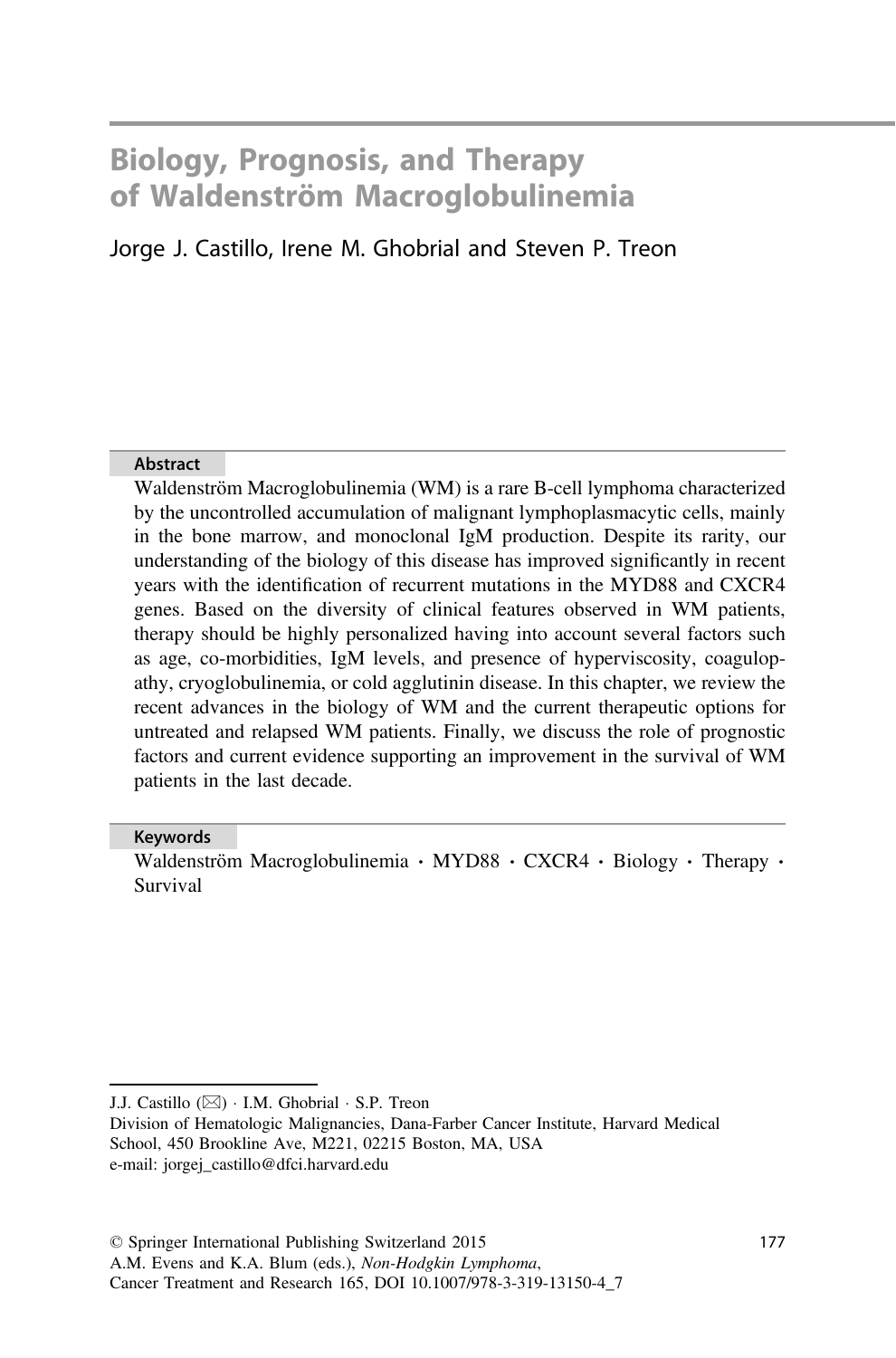# Contents

| 1  | 178        |            |  |  |  |  |  |
|----|------------|------------|--|--|--|--|--|
| 2  | 178        |            |  |  |  |  |  |
| 3  | 179        |            |  |  |  |  |  |
| 4  | 179        |            |  |  |  |  |  |
| 5. | 180        |            |  |  |  |  |  |
| 6  |            | <b>180</b> |  |  |  |  |  |
|    | 6.1        | 183        |  |  |  |  |  |
|    | 6.2        | 184        |  |  |  |  |  |
|    | 6.3        | 184        |  |  |  |  |  |
|    | 6.4        | 185        |  |  |  |  |  |
| 7  | 186        |            |  |  |  |  |  |
|    | 7.1        | 186        |  |  |  |  |  |
|    | 7.2        | -186       |  |  |  |  |  |
|    | 7.3        | -186       |  |  |  |  |  |
|    | 7.4        | 187        |  |  |  |  |  |
|    | 7.5        | 187        |  |  |  |  |  |
| 8  | 187        |            |  |  |  |  |  |
| 9  | 188        |            |  |  |  |  |  |
| 10 | 188        |            |  |  |  |  |  |
| 11 | <b>190</b> |            |  |  |  |  |  |
|    | 191        |            |  |  |  |  |  |
|    | 192        |            |  |  |  |  |  |
|    |            |            |  |  |  |  |  |

# 1 Introduction

Waldenström Macroglobulinemia (WM) is a rare B-cell lymphoproliferative disorder characterized by the uncontrolled accumulation of malignant immunoglobulin M (IgM)-secreting lymphoplasmacytic cells. WM belongs to the lymphoplasmacytic lymphoma (LPL) category as defined by the 2008 World Health Organization classification [\[1](#page-15-0)]. However, over 95 % of the cases of LPL are WM with the remainder comprised by IgA, IgG, and non-secreting LPL. WM occurs in adults with a median age in the 60s with a slight male predominance. A familial predisposition has been described in approximately 25 % of the patients with WM, with familial patterns varying from presence of various B-cell malignancies, and families in which multiple cases of WM or IgM MGUS have been observed [\[2](#page-15-0)].

## 2 Clinical Features of WM

WM presents predominantly with bone marrow involvement and only a minority of patients (15–30 %) present with extramedullary disease such as lymphadenopathy or hepatosplenomegaly. The most common clinical features associate with anemia (i.e., fatigue, tiredness, and/or shortness of breath) due to overcrowding of the bone marrow space by LPL or iron deficiency [\[3](#page-15-0)]. However, given the physicochemical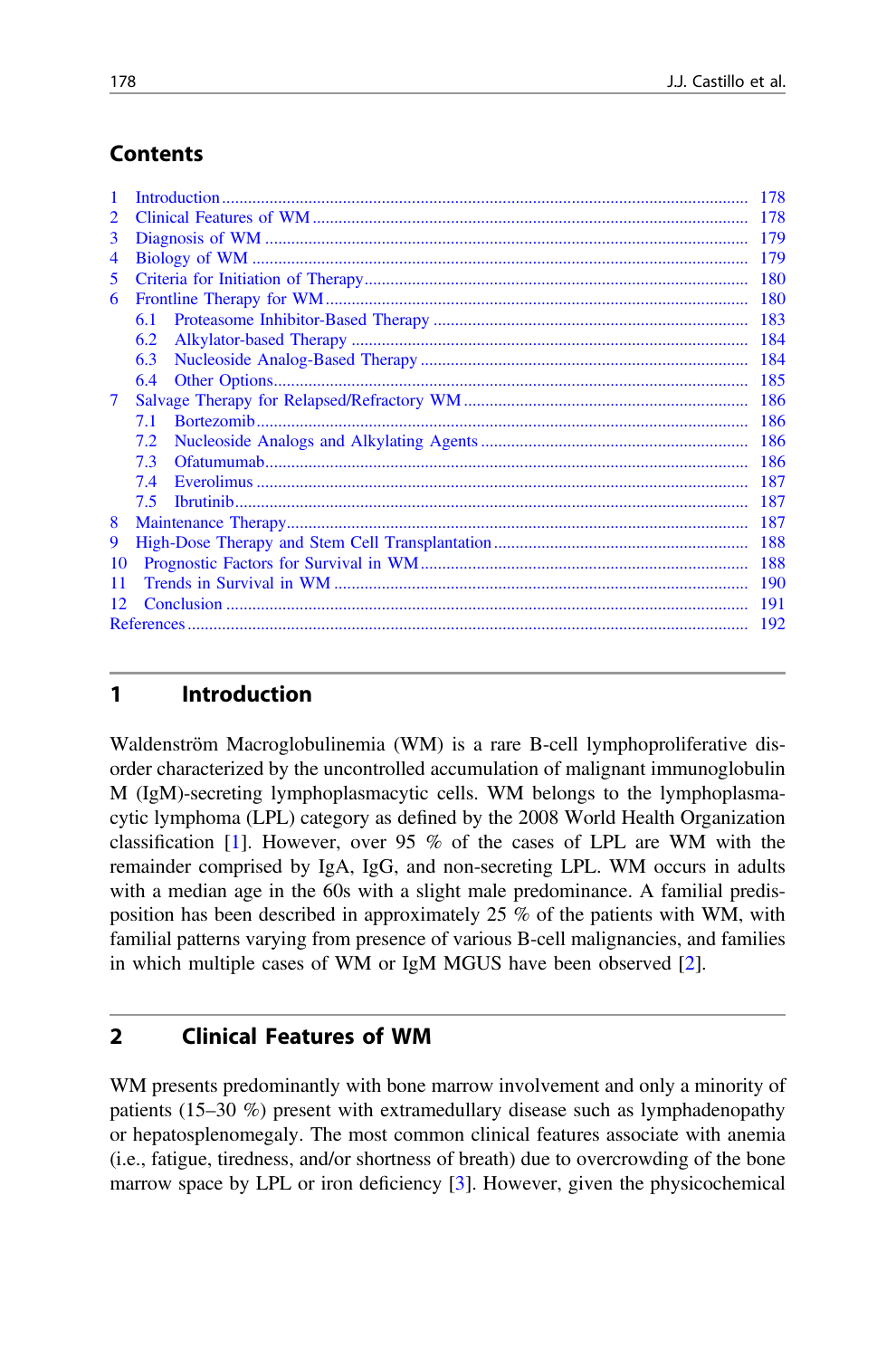<span id="page-2-0"></span>

| <b>Table 1</b> Diagnostic criteria<br>for Waldenström | IgM monoclonal gammopathy of any concentration                                              |  |  |  |
|-------------------------------------------------------|---------------------------------------------------------------------------------------------|--|--|--|
| macroglobulinemia                                     | Bone marrow infiltration by small lymphocytes showing<br>plasmacytic differentiation        |  |  |  |
|                                                       | Intertrabecular pattern of bone marrow infiltration                                         |  |  |  |
|                                                       | Surface IgM+, CD19+, CD20+, CD22+, CD25+, CD27+,<br>FMC7+, CD5 $\pm$ , CD10-, CD23-, CD103- |  |  |  |

characteristics of IgM, patients can experience signs and symptoms associated with other mechanisms such as hyperviscosity, cryoglobulinemia, peripheral neuropathy, coagulopathy, cold agglutinins, and tissue deposition in the skin (Schnitzler syndrome), gastrointestinal tract, central nervous system (Bing-Neel syndrome), or kidneys. Patients can rarely present with amyloid deposition, which can cause edema, hepatomegaly, macroglossia, cardiac, liver and kidney dysfunction, and axonal peripheral neuropathy.

#### 3 Diagnosis of WM

The diagnostic criteria for WM are shown in Table 1. A bone marrow aspiration and biopsy is a key component of the diagnostic work-up. The immunophenotypical profile of WM cells shows expression of surface IgM, CD19, CD20, CD22, CD38, and CD79. Up to 20 % of cases may express CD5, CD10, or CD23. An increased number of mast cells in the bone marrow may help differentiate WM from other indolent B-cell lymphomas. A great variety of cytogenetic abnormalities have been described in WM; however, chromosome 6q deletions have been observed in half of the patients [\[4](#page-15-0)]. More recently, a recurrent mutation in the MYD88 gene (MYD88 L265P) has been identified in over 90 % of cases with WM [\[5](#page-15-0)]. The occurrence of this mutation in WM has since been validated in several independent cohorts [[6](#page-15-0)–[9\]](#page-15-0). In contrast, the MYD88 L265P gene mutation was not detected in patients with IgM myeloma and was detected in less than 10 % of patients with marginal zone lymphoma. The high specificity and sensitivity of the MYD88 L265P gene mutation has obvious diagnostic implications in patients in whom a diagnosis of WM is suspected but uncertain.

## 4 Biology of WM

The MYD88 L265P gene mutation has shown to support growth and survival of WM cells in several studies. A knockdown model of MYD88 showed decreased survival of MYD88 L265P expressing WM cells, whereas survival was more enhanced by knock-in of mutant versus wild-type MYD88 [\[10](#page-15-0)]. MYD88 acts as an adaptor molecule in toll-like receptor (TLR) and interleukin-1 receptor (IL-1R) signaling [\[11](#page-15-0)]. Following stimulation of TLR or IL-1R, MYD88 is recruited to the activated receptor complex as a homodimer which complexes with IL-1R-associated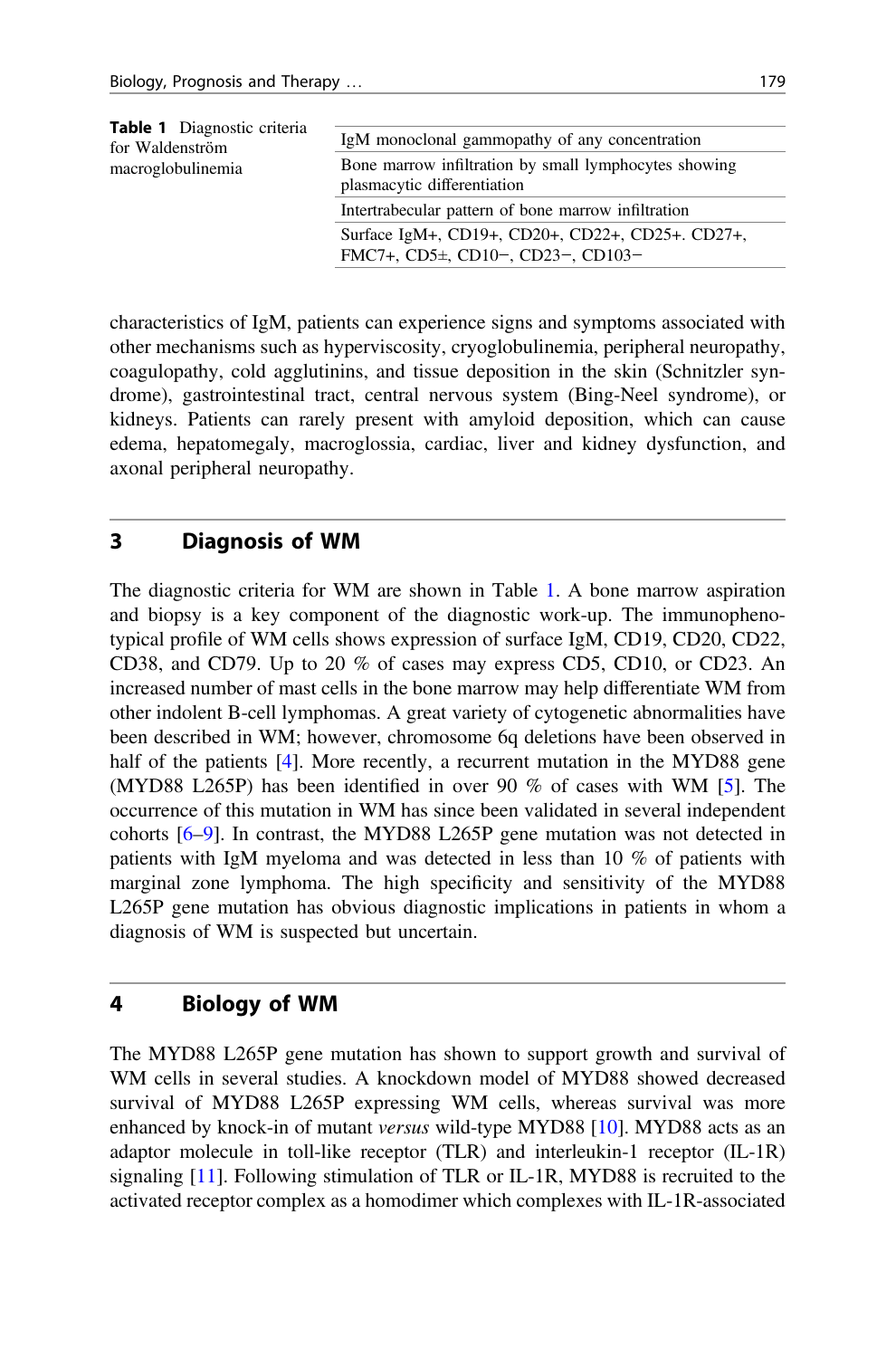<span id="page-3-0"></span>kinase 4 (IRAK4) and subsequently activates IRAK1 and IRAK2 [\[12](#page-15-0)]. IRAK1 activation then leads to NF- $\kappa$ B activation via  $I\kappa$ B $\alpha$  phosphorylation [\[13](#page-15-0)]. Recently, a study has shown that MYD88 L265P also activates the Bruton's Tyrosine Kinase (BTK) pathway [\[10](#page-15-0)]. In this preclinical study, the activation of BTK by MYD88 could be abrogated by the use of BTK kinase inhibitors. A diagram of the activation of BTK and NF-κB via MYD88 is shown in Fig. [1.](#page-4-0)

A recent study from our group first ever reported the occurrence of recurrent somatic CXCR4 gene mutations in approximately 30 % of WM patients [\[14](#page-15-0)]. The somatic mutations occur in the C-terminal domain and are similar to those observed in patients with WHIM (Warts, Hypogammaglobulinemia, Infections, and Myelokathexis) syndrome. These mutations regulate signaling of CXCR4 by its ligand SDF-1a [\[15](#page-15-0)]. In WM patients, two classes of CXCR4 mutations occur: non-sense (CXCR4WHIM/NS) and frameshift (CXCR4WHIM/FS) mutations [[14,](#page-15-0) [16\]](#page-16-0). Non-sense and frameshift mutations are almost equally divided among WM patients, and over 30 different types of CXCR4 mutations have been identified. Preclinical studies with the most common CXCR4 S338X mutation in WM have shown sustained signaling of AKT, ERK, and BTK following SDF-1a binding in comparison with wild-type CXCR4, as well increased cell growth and survival of WM cells [[17\]](#page-16-0). Figure [2](#page-5-0) shows (a) the protein sequence for the full-length transcript, (b) the crystal structure of CXCR4, and (c) the location of the WHIM-like mutations.

#### 5 Criteria for Initiation of Therapy

Given the indolent and incurable nature of WM, a large proportion of patients would not need immediate therapy upon diagnosis and will be placed on watchful waiting. Current guidelines do not recommend initiation of therapy based on IgM levels alone since they might not correlate with clinical manifestations of the disease [[18\]](#page-16-0). Initiation of therapy is, however, reasonable in patients demonstrating rising IgM levels along with signs or symptoms associated with disease progression. Criteria for initiation of therapy are shown in Table [2](#page-5-0). In patients in whom an immediate control of the disease is warranted, such as symptomatic hyperviscosity, coagulopathy, cryoglobulinemia, or cold agglutinin disease, a rapid reduction of the IgM paraprotein should be achieved with plasmapheresis. Treatment directed at WM should follow as soon as possible since plasmapheresis does not constitute definitive therapy and IgM levels will rise and return to baseline levels within 4 weeks.

#### 6 Frontline Therapy for WM

There are several options for the frontline therapy of patients with WM. These options include alkylating agents (i.e., chlorambucil, cyclophosphamide, and bendamustine), nucleoside analogs (i.e., fludarabine and cladribine), the immunomodulator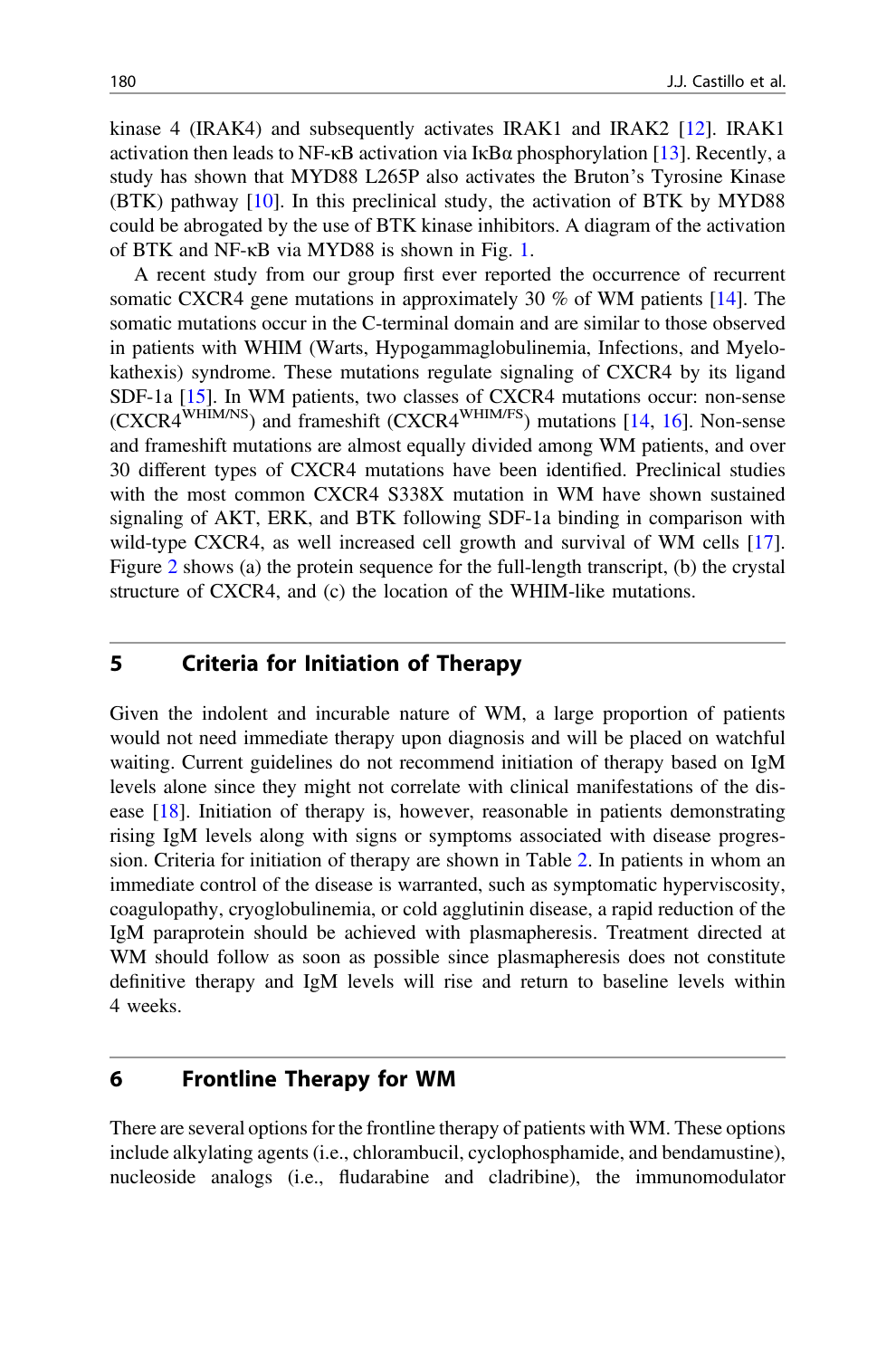<span id="page-4-0"></span>

thalidomide, and the proteasome inhibitor bortezomib, with or without the anti-CD20 monoclonal antibody rituximab [\[19](#page-16-0)]. Individual patient considerations should be taken into account when making the choice of frontline treatment including the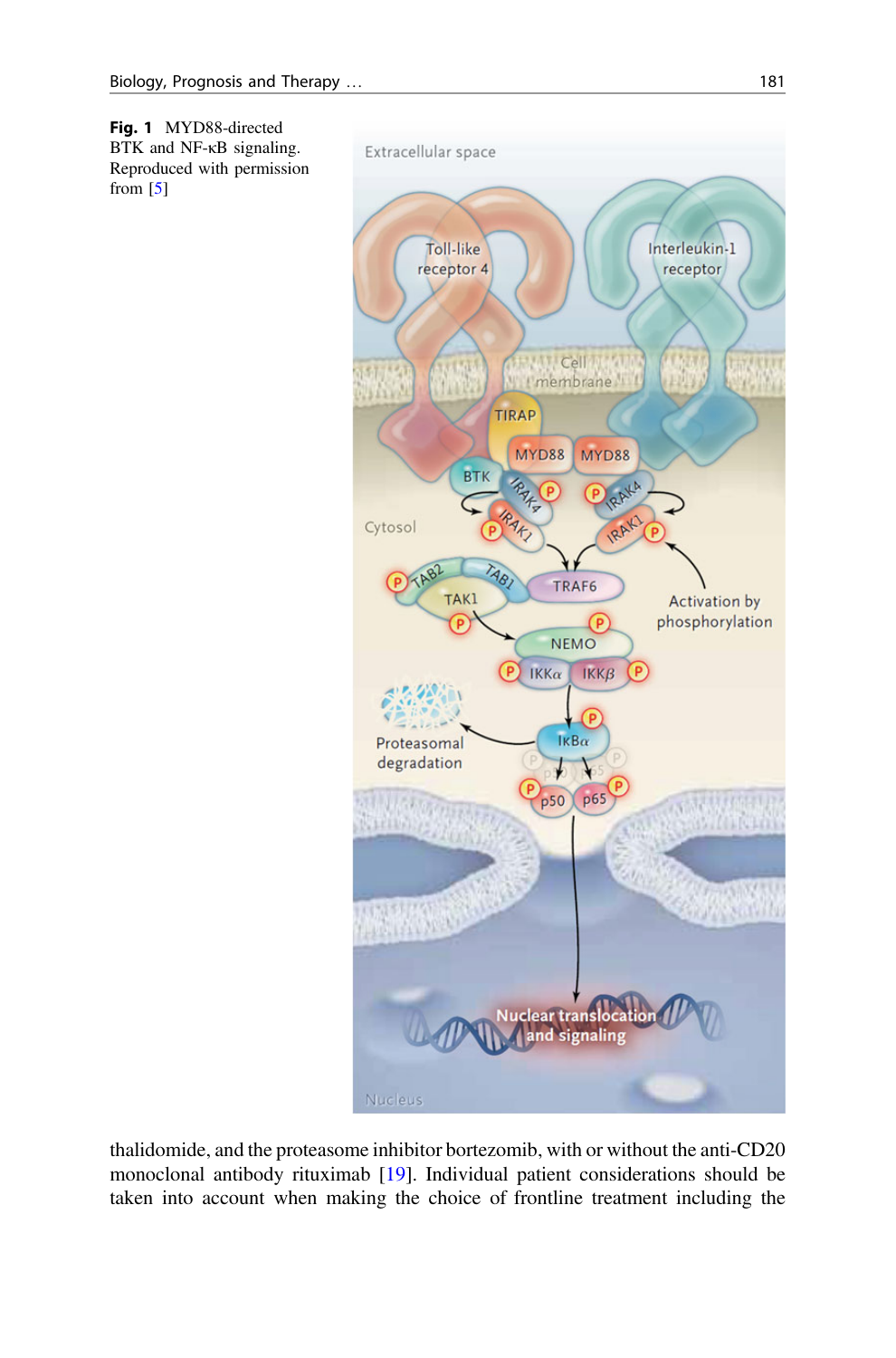<span id="page-5-0"></span>

Fig. 2 CXCR4 full-length transcript and structure, and the location of WHIM-like mutations. Reproduced with permission from [\[14\]](#page-15-0)

| <b>Table 2</b> Criteria for<br>initiation of therapy in<br>Waldenström | Constitutional symptoms (i.e., fever, night sweats, fatigue due<br>to anemia or weight loss) |  |  |  |
|------------------------------------------------------------------------|----------------------------------------------------------------------------------------------|--|--|--|
| macroglobulinemia                                                      | Progressive, symptomatic lymphadenopathy or splenomegaly                                     |  |  |  |
|                                                                        | Anemia with a hemoglobin $\leq 10$ g/dl                                                      |  |  |  |
|                                                                        | Platelet count <100 $\times$ 10 <sup>9</sup> /L                                              |  |  |  |
|                                                                        | Hyperviscosity syndrome                                                                      |  |  |  |
|                                                                        | Symptomatic sensorimotor peripheral neuropathy                                               |  |  |  |
|                                                                        | Systemic amyloidosis                                                                         |  |  |  |
|                                                                        | Symptomatic cryoglobulinemia                                                                 |  |  |  |

presence of cytopenias, need for rapid disease control, age, pre-therapy IgM levels, pre-existing neuropathy, and candidacy for autologous transplantation therapy. For candidates for autologous transplantation, exposure to alkylator therapy or nucleoside analogs should be limited because of the difficulties with stem cell collection. The use of nucleoside analogs should be approached cautiously given that increased risk of disease transformation, myelodysplasia, and acute myeloid leukemia have been reported.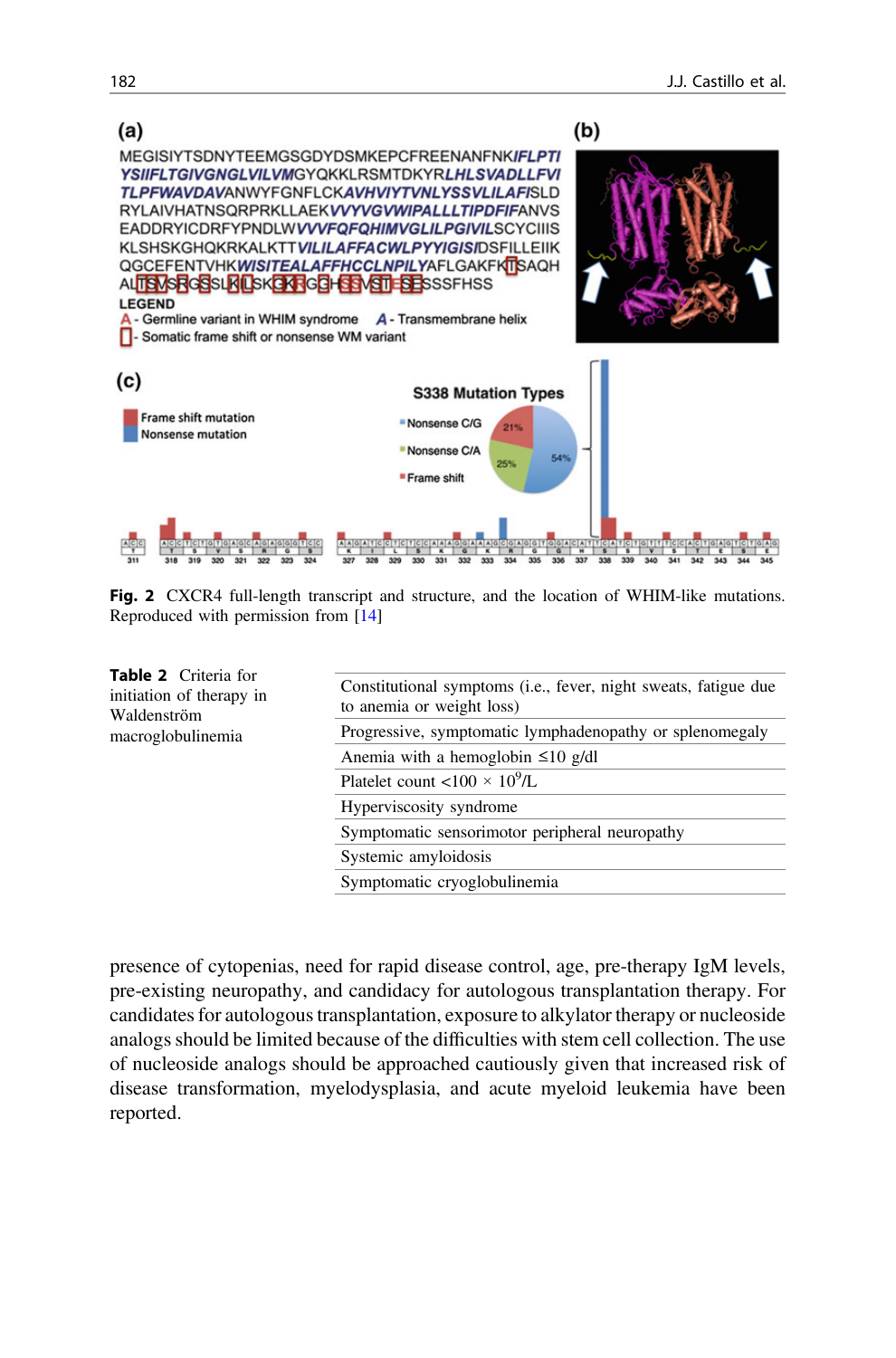#### <span id="page-6-0"></span>6.1 Proteasome Inhibitor-Based Therapy

The WM Clinical Trial Group presented data on a study that included 23 patients using bortezomib, dexamethasone, and rituximab (BDR) for the primary therapy of symptomatic WM [\[20](#page-16-0)]. Bortezomib was administered at a dose of 1.3 mg/m<sup>2</sup> IV along with dexamethasone 40 mg on days 1, 4, 8, and 11 and rituximab 375 mg/m<sup>2</sup> IV on day 11 every 21 days for four induction cycles, followed by four maintenance cycles administered every 3 months. The overall response rate  $(ORR)$  was 96 % with three complete responses (CR), two near complete responses (nCR), and three very good partial responses (VGPR) for a VGPR or better of 35 %. The median time to response was 1.4 months, which makes BDR an excellent choice if a rapid control of disease is required or in young patients to decrease the risk of secondary myeloid malignancies. With a median follow-up of 23 months, 18 out of 23 patients (78 %) remained free of progression. The most common toxicity was peripheral neuropathy; 39 and 30 % of patients, respectively, experienced grade 2 and grade 3 peripheral neuropathy. Grade 2 and grade 3 neutropenia were also reported in 26 % and 26 % of patients, respectively. It is important to note that appropriate Herpes zoster prophylaxis should be instituted in all patients receiving proteasome inhibitor therapy.

Another study evaluated weekly bortezomib in combination with rituximab in 26 untreated patients with WM [[21\]](#page-16-0). In this study, bortezomib was administered at a dose of 1.6 mg/m<sup>2</sup> IV weekly on days 1, 8, and 15 every 28 days for six cycles with rituximab 375 mg/m<sup>2</sup> weekly times four during cycles 1 and 4 only. The ORR was 88 % with a VGPR or better of 8 %. The median time to best response was 3.7 months. The 1-year PFS rate was 75 %. There was 54 % of peripheral neuropathy grade 2 or lower but no grade 3 or higher neuropathy was observed. Grade 3 or higher neutropenia was seen in 12 % of patients. More recently, a study by the European Myeloma Network evaluated the efficacy of weekly bortezomib, lowdose dexamethasone, and rituximab in 59 untreated WM patients [\[22](#page-16-0)]. Bortezomib was administered as a single agent at  $1.3 \text{ mg/m}^2$  IV on days 1, 4, 8, and 11 (cycle 1) followed 3 weeks later by weekly bortezomib at  $1.6$  mg/m<sup>2</sup> IV and dexamethasone 40 mg IV on days 1, 8, 15, and 22 and rituximab  $375 \text{ mg/m}^2$  IV every 35 days (cycles 2–5). The ORR was 85 % with VGPR or better of 10 %. After a 32-month follow-up, the median PFS was 42 months. Grade 3 or higher peripheral neuropathy occurred in 7 % of patients. The subcutaneous (SQ) administration of bortezomib has shown to be effective and induces less neuropathy than the IV route in patients with myeloma [\[23](#page-16-0)]; however, the safety and efficacy of bortezomib SQ has not been formally studied in patients with WM.

A recent study evaluated the combination of carfilzomib, dexamethasone, and rituximab (CaRD) in 31 patients with WM [[24\]](#page-16-0). Carfilzomib was administered at a dose of 20 mg/m<sup>2</sup> IV during cycle 1 and at 36 mg/m<sup>2</sup> IV during cycles 2–6 with dexamethasone 20 mg IV on days 1, 2, 8, and 9 along with rituximab on days 2 and 9 every three weeks during induction therapy. Maintenance therapy consisted on carfilzomib 36 mg/m2 IV and dexamethasone 20 mg IV on days 1 and 2 and rituximab 375 mg/m2 on day 2 every 2 months for eight cycles. The ORR was 87 %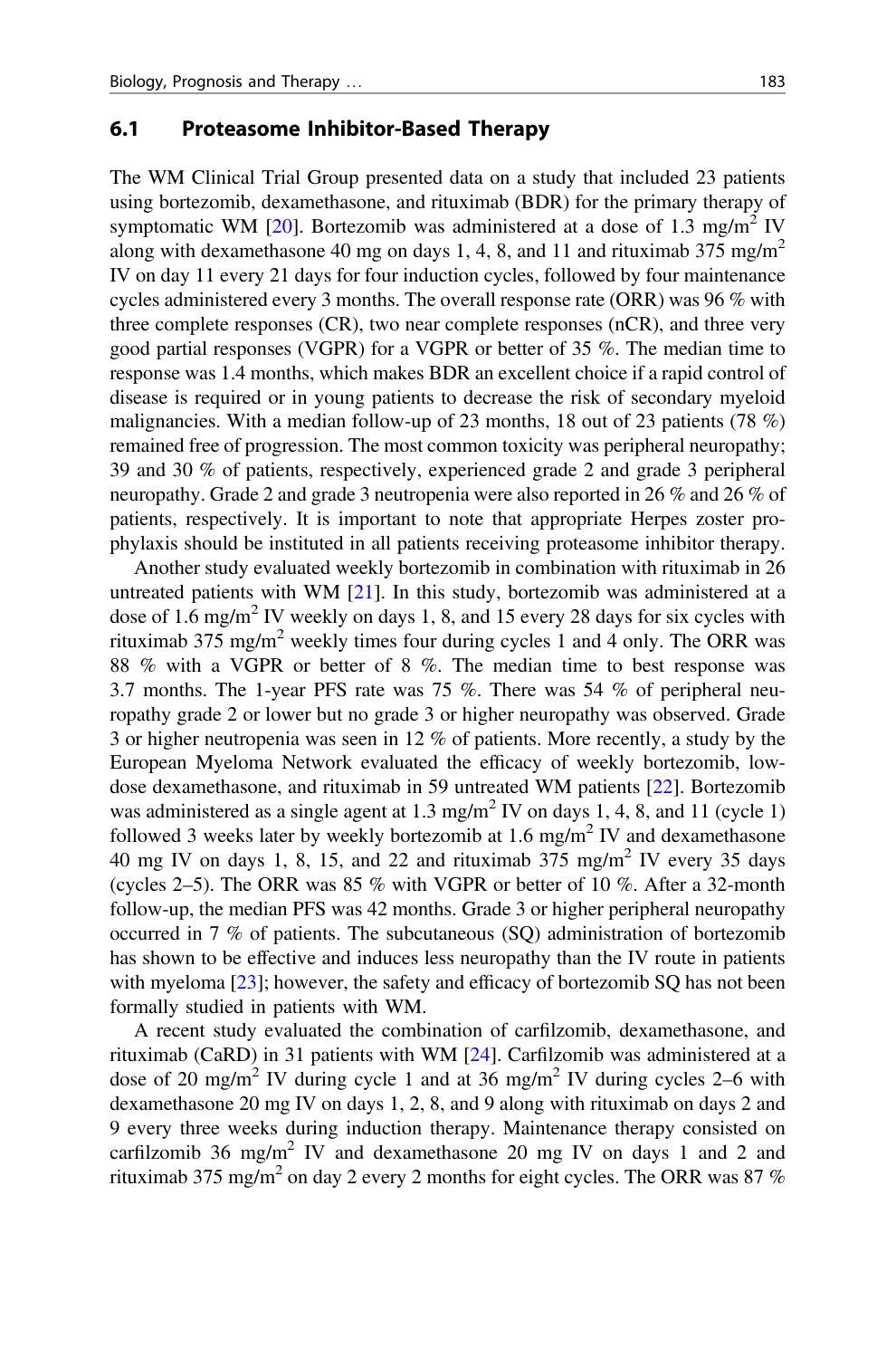<span id="page-7-0"></span>with one CR and ten VGPR for a VGPR or better of 35 %. The 15-month PFS rate was 65 %. No grade 3 neuropathy was observed. Grade 3 hyperglycemia and hyperlipasemia were observed in 23 and 16 % of patients, respectively. Of note, the rate of IgG hypogammaglobulinemia increased from 48 % at baseline to 90 % following therapy.

#### 6.2 Alkylator-based Therapy

Cyclophosphamide-based therapy includes regimens in which cyclophosphamide is combined with rituximab and prednisone (CP-R), rituximab, prednisone and vincristine (CVP-R), and rituximab, prednisone, vincristine and doxorubicin (CHOP-R). These regimens would induce an ORR of 70–80 % with CR rate around 10 % [\[25](#page-16-0)]. It is unclear if the addition of vincristine or doxorubicin translates into clinical benefits in patients with WM. A retrospective study compared the activity and toxicity of CP-R, CVP-R, and CHOP-R in patients with WM [\[26](#page-16-0)]. In that study, CP-R was associated with similar response rates than CVP-R and CHOP-R. However, the rate of treatment complications such as febrile neutropenia, hospitalizations, and neuropathy was lower. Based on these data, CP-R might be preferred over CVP-R or CHOP-R in patients with WM.

The combination of bendamustine and rituximab (BR) has been compared with CHOP-R in a randomized controlled study by the Study Group for Lymphomas in a cohort that included 42 patients with WM [\[27](#page-16-0)]. Bendamustine was administered at a dose of 90 mg/m<sup>2</sup> IV on days 1 and 2 along with rituximab 375 mg/m<sup>2</sup> IV on day 1 at 3-week intervals for 6 cycles. The ORR for BR was 96 % and 94 % for CHOP-R. With a median follow-up of 26 months, the PFS rate for BR was 90 % compared with 59 % for CHOP-R. BR was associated with lower rates of grade 3 or higher neutropenia, infectious complications, and alopecia, but with higher rates of skin rash. BR might provide an excellent therapeutic option for patients with lymphadenopathy or patients with pre-existing neuropathy.

#### 6.3 Nucleoside Analog-Based Therapy

In the large randomized controlled study to date, which enrolled 414 patients (339 WM, 37 MZL, and 38 LPL) from 101 centers in five countries, fludarabine was compared with chlorambucil in untreated WM patients [[28\]](#page-16-0). In this study, the ORR for fludarabine was 48 % versus 39 % for chlorambucil. The median PFS was also longer for fludarabine (36 months) in comparison with chlorambucil (27 months). There was a significant improvement in median OS, which was not reached for fludarabine versus 70 months for chlorambucil. Finally, the rate of second malignancies was higher in the chlorambucil arm than in the fludarabine arm  $(21\% \text{ vs. } 4\%)$ .

The long-term outcomes of the combination of fludarabine and rituximab (FR) were evaluated in 43 patients with WM, from which 27 patients were untreated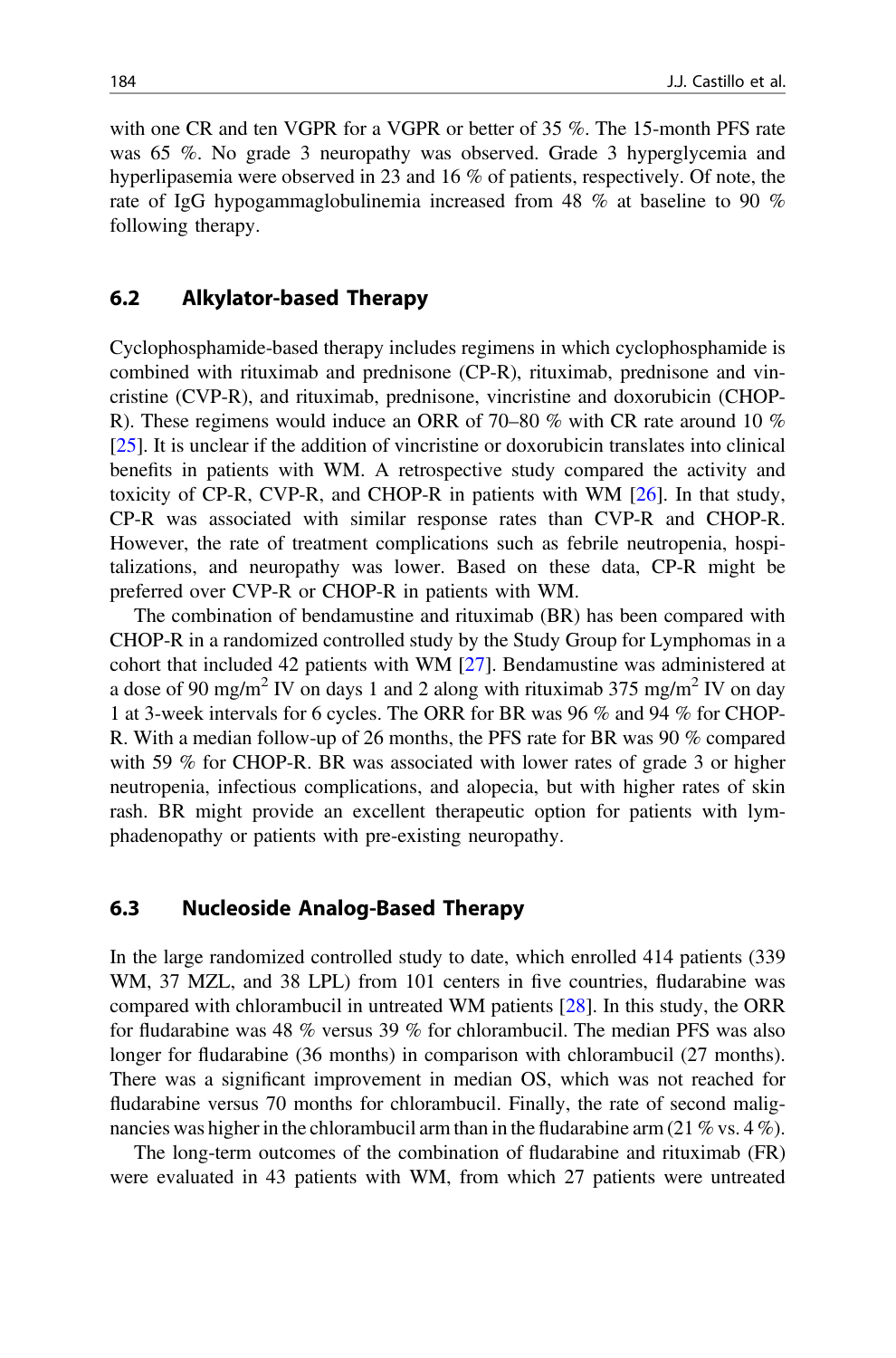<span id="page-8-0"></span>[\[29](#page-16-0)]. Therapy consisted of 8 infusions of rituximab at  $375 \text{ mg/m}^2$  IV per week administered at weeks 1–4, 17, 18, 30, and 31, along with 6 cycles of fludarabine  $25 \text{ mg/m}^2$  IV daily given for 5 days at weeks 5, 9, 13, 19, 23, and 27. The ORR in untreated patients was 96 %. The median time to response was 3.9 months, and the median time to best response was 19 months. The median time to progression in untreated patients was 78 months. Grade 3 or higher adverse events included myelosuppression and infections. Other observed complications were aggressive transformation and secondary malignancies, although most of these events were seen in the previously treated group of patients.

It is unclear at this time whether the combination of an alkylating agent such as cyclophosphamide, a nucleoside analog such as fludarabine, and rituximab (FCR) provides any additional benefits in patients with WM. A study evaluated FCR in 43 patients with WM of which 28 were previously untreated [\[30](#page-16-0)]. The FCR regimen consisted of rituximab 375 mg/m<sup>2</sup> IV on day 1 and fludarabine 25 mg/m<sup>2</sup> and cyclophosphamide  $250 \text{ mg/m}^2$  IV on days 2 through 4. Cycles were repeated every four weeks for a maximum of six cycles. The ORR was 79 % with no difference between untreated and previously treated patients. Grade 3 or higher neutropenia was seen in 88 % of the patients. After a median follow-up of 39 months, 11 patients (25 %) have died, including five from progressive disease, three from pneumonia, and one from acute myeloid leukemia.

#### 6.4 Other Options

The combination of thalidomide and rituximab (TR) has been associated with an ORR of 70 % and a median PFS of 3 years [\[31](#page-16-0)]. TR could be useful in myelosuppressed patients in whom an immediate disease control is not required. The main adverse event associated with thalidomide is neuropathy, which can be seen in up to 40 % of patients treated with TR.

The use of rituximab as single agent can be considered in selected patients with low IgM levels or concurrent autoimmune processes such as cold agglutinin disease, autoimmune thrombocytopenia, or IgM-related neuropathy. The ORR to 4 weekly infusion of rituximab is  $20-30\%$  [\[32](#page-16-0)] and to 4 weekly infusions followed by 4 weekly infusions 12 weeks later of 40–50 % [\[33](#page-17-0)]. The use of single-agent rituximab in patients with high IgM levels has been associated with IgM flares with an occurrence rate of  $40-50\%$  [\[34](#page-17-0)]. These flares might lead to symptomatic hyperviscosity as well as worsening IgM-related neuropathy or cryoglobulinemia. Hence, rituximab monotherapy should be avoided in patients with IgM levels >4,000 mg/dl.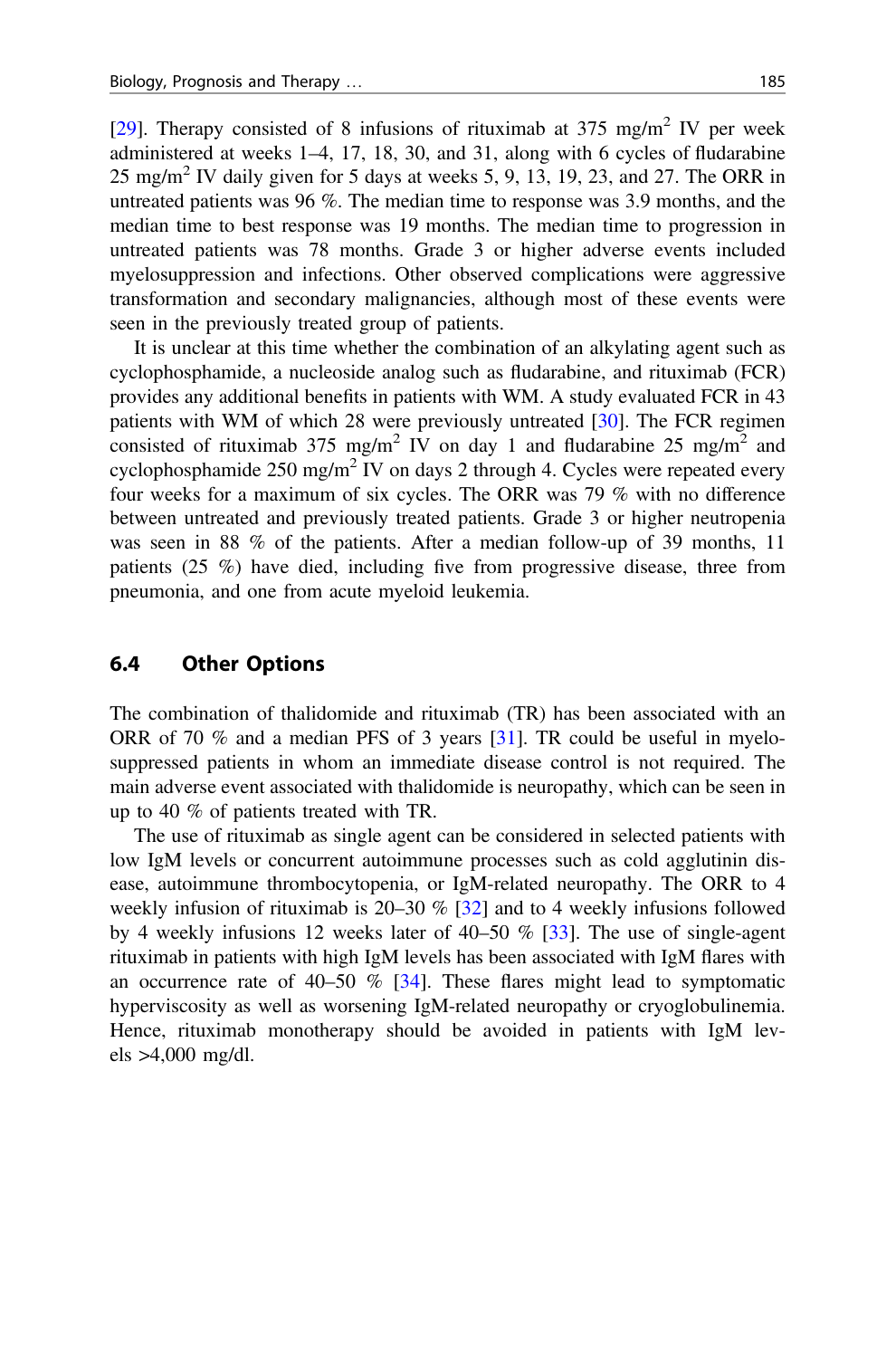## <span id="page-9-0"></span>7 Salvage Therapy for Relapsed/Refractory WM

For those patients with relapsed/refractory disease, any of the frontline therapies mentioned above are appropriate options. Therapies in the relapsed setting should also be personalized to the individual patient considering age, performance status, pre-existing neuropathy, IgM levels, and/or need for immediate control of the disease. One must also have in mind to avoid the use of stem cell toxic therapy in patients in whom high-dose chemotherapy with autologous stem cell rescue is being considered.

#### 7.1 Bortezomib

Bortezomib-based therapy has shown to be effective in relapsed or refractory WM patients in several studies, either alone or in combination with rituximab [[35](#page-17-0)–[38\]](#page-17-0). The ORR ranged between 30 and 80 % depending on the study with the most common adverse events being peripheral neuropathy, neutropenia, and thrombocytopenia. Once-weekly administration of bortezomib has been associated with lower rates of neuropathy when compared with the twice-weekly regimen. In one study, bortezomib seemed to be less effective on inducing lymph node responses [\[35](#page-17-0)]. As mentioned previously, patients undergoing therapy with proteasome inhibitors should receive prophylaxis against herpes zoster.

## 7.2 Nucleoside Analogs and Alkylating Agents

Fludarabine has single-agent activity in relapsed WM with an approximate 40 % ORR [\[39](#page-17-0)]. The combination FR showed high activity in relapsed/refractory WM patients with ORR of 93 % [\[29](#page-16-0)]. The most common adverse events were neutropenia and infections. There were also concerns about aggressive transformation and the development of secondary myeloid malignancies.

The combination BR showed an ORR of 83 % with a median PFS of 13 months [\[40](#page-17-0)]. The most common adverse events were prolonged myelosuppression, specifically in patients who had received prior nucleoside analog therapy.

#### 7.3 Ofatumumab

The fully human anti-CD20 monoclonal antibody ofatumumab is also useful in the relapsed/refractory setting. Ofatumumab has shown to be effective and well tolerated in WM patients who develop rituximab intolerance [\[40](#page-17-0)]. A study published in abstract form showed an ORR of 57 % in patients with relapsed/refractory WM [\[41](#page-17-0)]. The occurrence rate of IgM flare to of atumumab in this study was  $5\%$ . The most common adverse events were infections.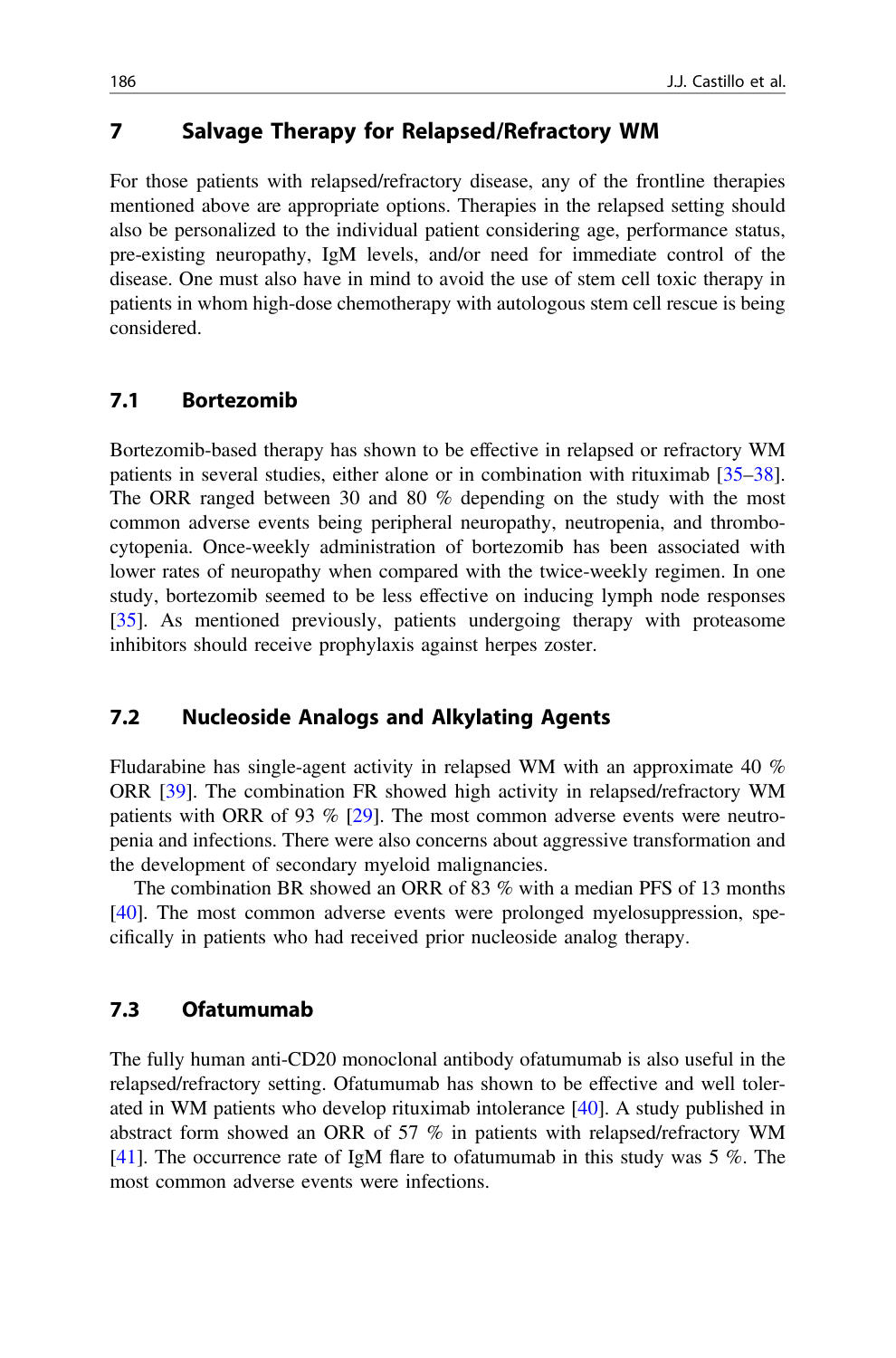#### <span id="page-10-0"></span>7.4 Everolimus

Everolimus is an oral mammalian target of rapamycin inhibitor and has induced an ORR of 50 % in patients with relapsed/refractory WM [\[42](#page-17-0)]. The median time to response in patients who achieved a PR was 2 months with a median PFS of 21 months. The most common adverse events were anemia, leukopenia, thrombocytopenia, and stomatitis. Everolimus has also been studied in the frontline setting [[43\]](#page-17-0). In this multicenter prospective study, 33 WM patients who were not previously treated received everolimus at a dose of 10 mg PO once daily. The best ORR was 72 % with a median time to best response of 6 months. Interestingly, the bone marrow burden of disease remained unchanged. This bone marrow–IgM discordance complicated response assessment. The most common adverse events were anemia, oral ulcerations, and pneumonitis.

#### 7.5 Ibrutinib

The oral Bruton tyrosine kinase inhibitor ibrutinib has been evaluated in 63 patients with relapsed/refractory WM [\[44](#page-17-0)]. Ibrutinib was administered at a dose of 420 mg PO daily. The ORR was 81 % with a median time to response of 4 weeks. The most common adverse events were thrombocytopenia and neutropenia. Of note, WM patients with CXCR4 gene mutations experienced lower response rates to ibrutinib than patients with wild-type CXCR4.

## 8 Maintenance Therapy

A retrospective study examined the outcome of 248 WM rituximab-naïve patients who were treated with rituximab-containing regimen and then either observed or received maintenance rituximab [[45\]](#page-17-0). In this study, further improved responses after induction therapy were seen in 10 % (16 out of 162) of observed patients and in 42 % (36 out of 86) of patients who received maintenance rituximab. Both PFS (56 vs. 29 months) and OS (>120 vs. 116 months) were longer in patients who received maintenance rituximab. Improved PFS was evident despite previous treatment status or type of induction therapy. Among patients receiving maintenance rituximab, an increased number of infectious events, predominantly grades 1 and 2 sinusitis and bronchitis, were observed. A prospective study examining the role of maintenance rituximab in patients with WM has been initiated by the German STiL group [[46\]](#page-17-0). After undergoing induction therapy with BR, 100 out 162 patients responded to BR (ORR 86 %). From these patients, 43 were then randomized to observation and 47 to maintenance rituximab. Enrollment for this study is complete, and final results are awaited.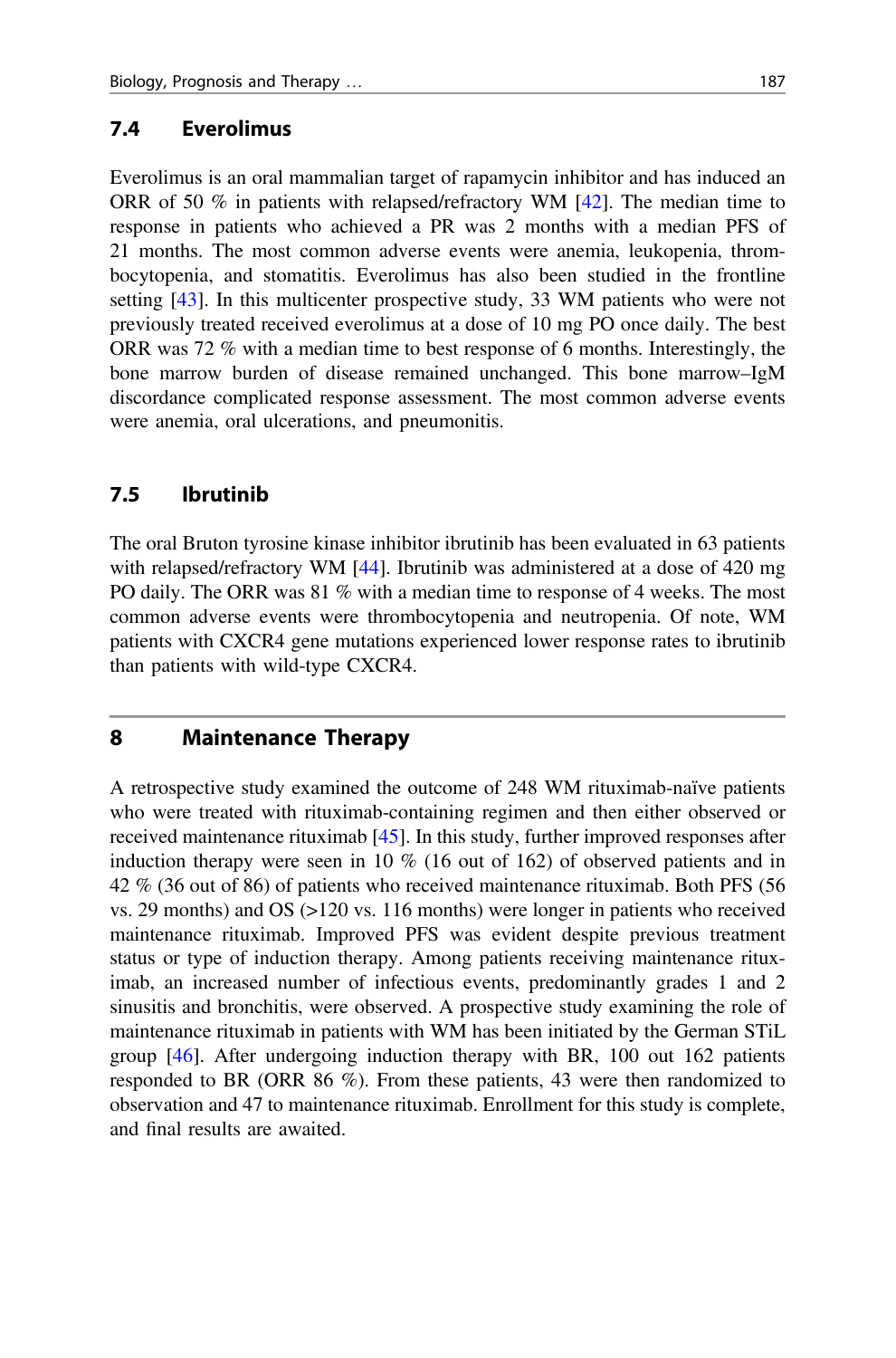#### <span id="page-11-0"></span>9 High-Dose Therapy and Stem Cell Transplantation

The use of stem cell transplantation (SCT) therapy has been explored in patients with WM. Several small series have been reported for autologous and allogeneic transplantation, with variable outcomes. Kyriakou and colleagues reported the largest experience using European Bone Marrow Transplant (EBMT) data for WM patients receiving autologous SCT [\[47](#page-17-0)]. Among 158 relapsed/refractory WM patients receiving an autologous SCT, the 5-year PFS and OS rates were 49 and 69 %, respectively. Non-relapse mortality at 1 year was 4 %. Chemorefractory disease and number of prior lines of therapy at time of autologous SCT were the most important prognostic factors for PFS and OS. When used as consolidation at first response, autologous SCT provided a PFS rate of 44 % at 5 years. Long-term outcomes of WM patients undergoing allogeneic SCT from EBMT have been reported [[48\]](#page-17-0). A total of 86 patients received allograft by either myeloablative or reduced-intensity conditioning (RIC). The median age was 49 years, and 47 patients had 3 or more previous lines of therapy. Eight patients failed prior autologous SCT. Fifty-nine patients (69 %) had chemotherapy-sensitive disease at the time of allogeneic SCT. Non-relapse mortality rate at 3 years was 33 % for patients receiving myeloablative transplant and 23 % for those who received RIC. The ORR was 76 %. The relapse rates at 3 years were 11 % for myeloablative and 25 % for RIC recipients. Five-year PFS and OS rates for WM patients who received a myeloablative allogeneic SCT were 56 and 62 %, respectively, and for patients who received RIC were 49 and 64 %, respectively. The occurrence of chronic graftversus-host disease was associated with improved PFS and suggested the existence of relevant graft-versus-WM effect in this study.

## 10 Prognostic Factors for Survival in WM

In 2003, the Consensus Panel Recommendation from the Second International Workshop on WM emitted a statement on prognostic markers for survival in patients with WM [[18\]](#page-16-0). In this paper, prognostic factors such as age, hemoglobin level, white blood cell count, platelet count, weight loss, cryoglobulinemia, serum albumin level, IgM level, and beta-2-microglobulin level were identified based on three separate multivariate analyses. However, these studies reported on the survival of WM patients treated with chemotherapy alone 5–10 years before the actual report and, likely, are no longer representative of current outcomes. Since then, multiple studies have aimed at developing prognostic scores that can guide practitioners and WM patients.

Arguably, the most widely used prognostic score is the International Prognostic Scoring System for WM (IPSSWM) [\[49](#page-17-0)]. In this study, data on 597 previously untreated WM patients from seven institutions were analyzed. After univariate and multivariate evaluation, five adverse prognostic factors were identified: age >65 years,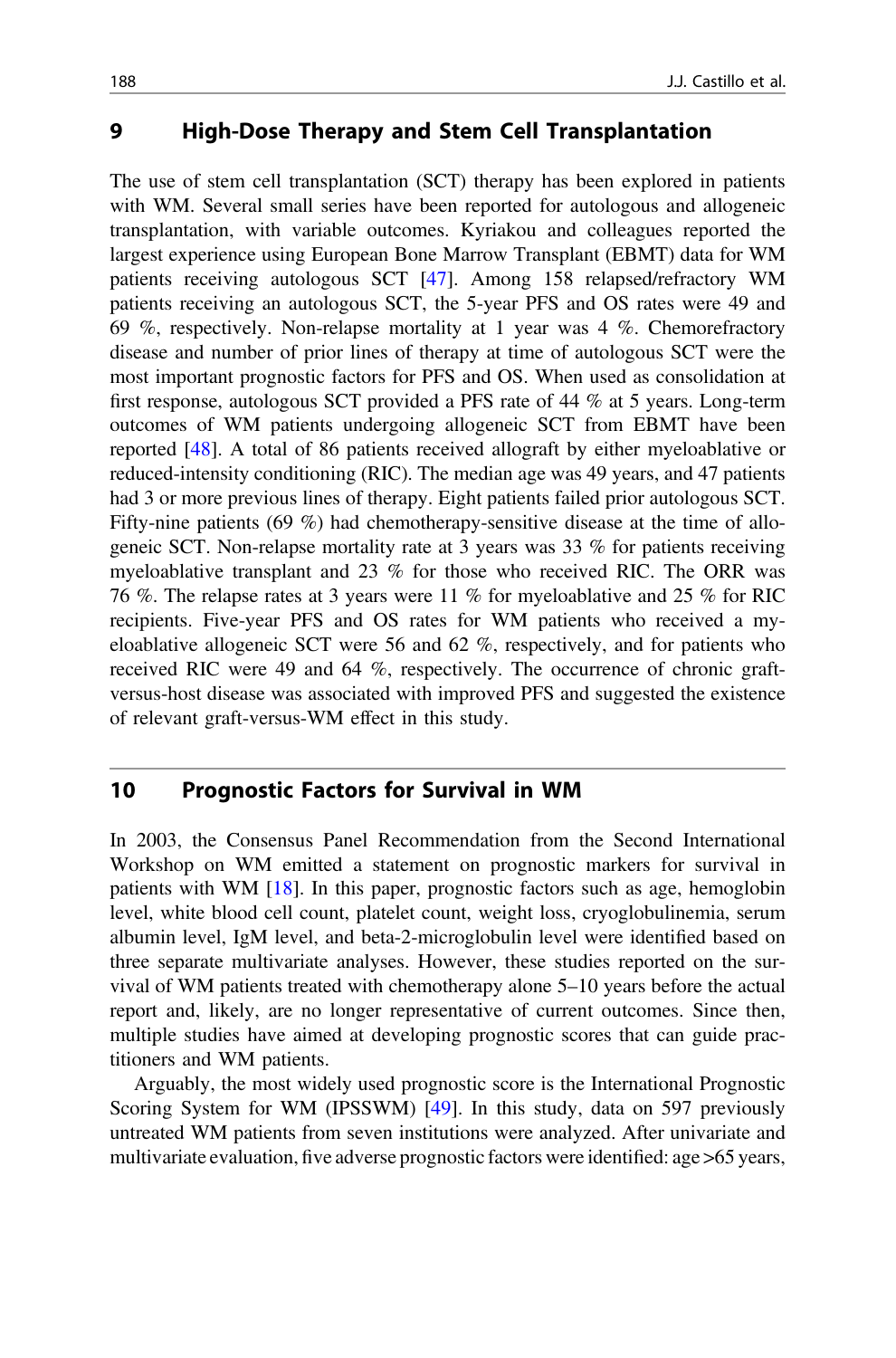hemoglobin ≤11.5 g/dl, platelet count ≤100 × 10<sup>9</sup>/L, beta-2-microglobulin >3 mg/dl, and monoclonal IgM concentration  $>7$  g/dl. The hazard ratio (HR) for OS of most of the factors ranged between 1.5 and 1.9, with the exception of age (HR 2.8). Patients were stratified in three risk groups: low (0 or 1 factor except for age), intermediate (age or 2 factors), and high risk ( $\geq$ 3 factors). The distribution of the groups was as follows: low (27 %), intermediate (38 %), and high risk (35 %). The median OS for the low, intermediate, and high-risk groups were 143, 99, and 44 months, respectively. One of the caveats of this study is that 63 % of patients were treated with alkylating agents and 32 % with fludarabine alone; only 4 % of patients received rituximab.

In several other recent studies, age, hemoglobin, and beta-2-microglobulin have been identified as prognostic factors. Selected studies and their results are shown in Table 3. However, most of the studies included patients diagnosed and/or treated before 2003, which implies that the large majority of the patients included in those analyses were not treated with anti-CD20 monoclonal antibodies or proteasome inhibitors. It is important to note that the VGPR and CR rates in WM patients appear higher with the combination of proteasome inhibitors and rituximab than with alkylating agents or nucleoside analogs. It is likely that deeper responses will be associated with prolonged survival times, which has been seen in chronic lymphocytic leukemia and multiple myeloma (references).

| Reference                   | Country       | Accrual<br>period     | N   | Prognostic factors                                          |
|-----------------------------|---------------|-----------------------|-----|-------------------------------------------------------------|
| Dimopoulos                  | Greece        | $1985-$<br>2001       | 122 | Age $\geq 65$ years                                         |
| et al. $[22]$               |               |                       |     | Hemoglobin $\langle 10 \rangle$ g/dl                        |
| Dimopoulos<br>et al. $[36]$ | Greece        | $1990-$<br>2003       | 83  | Beta-2-microglobulin $<$ 3.5, 3.5–<br>$5.5$ , $> 5.5$ mg/dl |
|                             |               |                       |     | Albumin $<$ 3.5 mg/dl                                       |
| Ghobrial et al              | <b>USA</b>    | $1960-$<br>2001       | 337 | Age $>65$ years                                             |
| [37, 42]                    |               |                       |     | Organomegaly                                                |
| [62]                        | <b>USA</b>    | $1992 -$<br>1998      | 59  | Age $\geq 70$ years                                         |
|                             |               |                       |     | Previous non-protocol therapy                               |
|                             |               |                       |     | Beta-2-microglobulin $\geq$ 3 mg/dl                         |
|                             |               |                       |     | Elevated LDH level                                          |
| Morel et al.                | Multinational | <b>Before</b><br>2002 | 587 | Age $>65$ years                                             |
| [49]                        |               |                       |     | Hemoglobin $\leq$ 11.5 g/dl                                 |
|                             |               |                       |     | Platelets $\leq 100 \times 10^9$ /L                         |
|                             |               |                       |     | Beta-2-microglobulin $>3$ mg/dl                             |
|                             |               |                       |     | Serum monoclonal protein >7 g/dl                            |
| Kastritis et al             | Greece        | Unknown               | 232 | <b>IPSSWM</b>                                               |
| $\lceil 51 \rceil$          |               |                       |     | Elevated LDH level                                          |

Table 3 Selected studies evaluating prognostic factors for overall survival in patients with Waldenström macroglobulinemia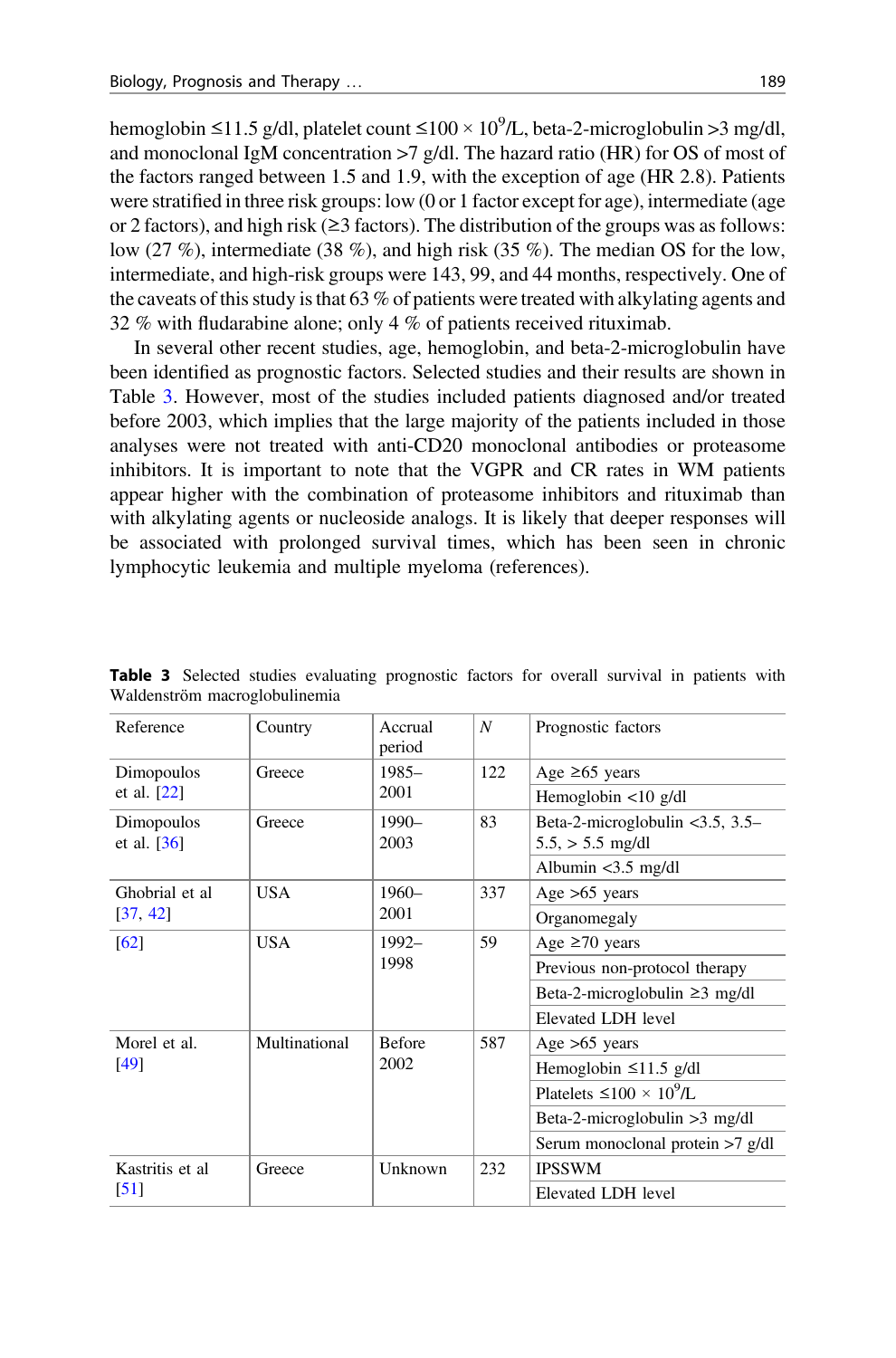<span id="page-13-0"></span>A recent study evaluated differences in PFS in WM patients who obtained a CR or VGPR with rituximab-containing therapy [[50\]](#page-17-0). In this study, 159 rituximabnaïve WM patients were treated with rituximab-containing regimens that included rituximab alone or in combination with cyclophosphamide, fludarabine, immunomodulatory agents, or bortezomib. Patients who achieved a CR or VGPR had a median PFS over 75 months compared with 43 months and 31 months in patients who achieved a PR or a minor response to therapy, respectively. Neither age, IgM level, hematocrit, platelet count, beta-2-microglobulin, IPSSWM, or treatment group were predictors of the attainment of CR/VGPR.

#### 11 Trends in Survival in WM

Previous epidemiologic studies suggested that the survival of WM patients could be prolonged and sometimes measured in decades. It is unclear, however, if the survival of patients with WM has improved with the advent of novel therapies.

A Greek study included 345 patients with WM, of who 130 initiated therapy before the year 2000 and 215 who started after 2000, and showed no evidence of overall survival improvement in the latter group. A survival benefit was expected based on the availability of the chimeric anti-CD20 antibody rituximab in Greece after 2000 [[51\]](#page-17-0). However, the group treated after the year 2000 was older (70 vs. 65 years) and presented with higher-risk disease when compared with those treated before 2000. Also, the median follow-up for both groups was rather short, approximately 9 and 3 years for the groups before and after 2000, respectively. It is possible that given the small sample size and short follow-up, the study might have been underpowered to detect the expected benefit.

A Swedish study included 1,555 patients with WM diagnosed between 1980 and 2005 [\[52](#page-18-0)]. In this study, in which 1,187 patients were diagnosed before 2000 and 368 after 2000, a continuous RS benefit was identified with improvements seen in 1990s as well as the 2000s. Older patients and men had worse outcomes. The authors evaluated lead-time bias (i.e., longer survival in patients diagnosed earlier in the course of the disease) as one of the factors associated with the improvement seen in the outcomes of patients with WM and did not find differences in the proportion of asymptomatic patients diagnosed before or after 2000.

More recently, a large study based on data from the Surveillance, Epidemiology, and End Results database included over 6,000 patients and aimed at evaluating survival trends in US patients with WM [[53\]](#page-18-0). In this study, the RS of patients with WM has improved over the last decade when compared with the 1980s and the 1990s. Figure [3](#page-14-0) shows 5-year RS in WM patients over the last 3 decades in 5-year period. The survival benefits were observed regardless of age, sex, extramedullary disease, histological subtype (LPL vs. WM), and US region. Survival benefits were seen in whites but not in blacks. Blacks have had consistently worse outcomes than whites in previous epidemiological studies in various lymphoproliferative disorders [\[54](#page-18-0)–[58](#page-18-0)]. This disparity in outcomes seen in blacks has been ascribed to differences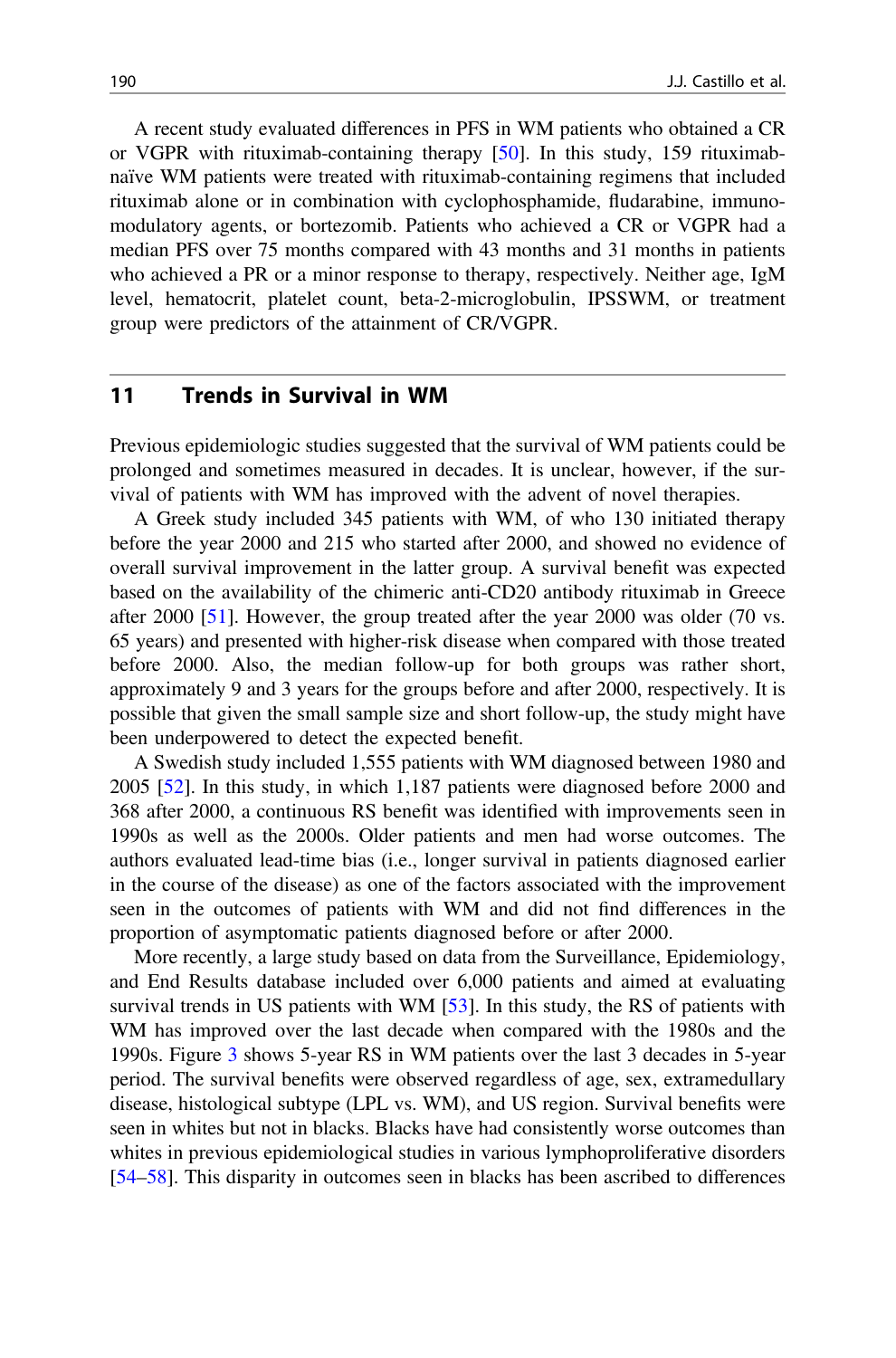<span id="page-14-0"></span>

Fig. 3 5-year relative survival estimates in patients with Waldenström Macroglobulinemia from the SEER database (1980–2010), according to 5-year period of diagnosis. Reproduced with permission from [\[51\]](#page-17-0)

in socioeconomical status, health insurance coverage, and patients' or providers' attitudes toward therapy. Purely biological factors may also play a role, considering that blacks have an increased incidence of IgG and IgA MGUS but a lower incidence of IgM MGUS. It is unclear, however, if this difference is responsible for the worse outcomes seen in black patients with WM.

#### 12 Conclusion

There are multiple options for the treatment of patients with WM in the frontline as well as the relapsed setting. However, the treatment regimens would have to be thoughtfully selected depending on the patient's characteristics such as age, comorbidities, IgM levels, and genetic mutations. Age, beta-2-microglobulin level, and hematological parameters seemed to be the best prognostic factors associated with OS in patients with WM. However, studies evaluating these factors in large cohorts of patients treated with novel agents are lacking. Finally, the survival of patients with WM appears to be improving in the last decade, probably associated with the advent of novel agents and better supportive therapy. Novel agents such as the phosphatidylinositol 3-kinase inhibitor idelalisib (CAL-101, GS-1101), the bcl-2 inhibitor GDC-199 (ABT-199), the oral proteasome inhibitor ixazomib (MLN9708), and the glycoengineered anti-CD20 monoclonal antibody obinutuzumab (GA-101), to cite a few, will shortly enter clinical trials for WM. A recent phase II study studied idelalisib in 125 patients with relapsed/refractory indolent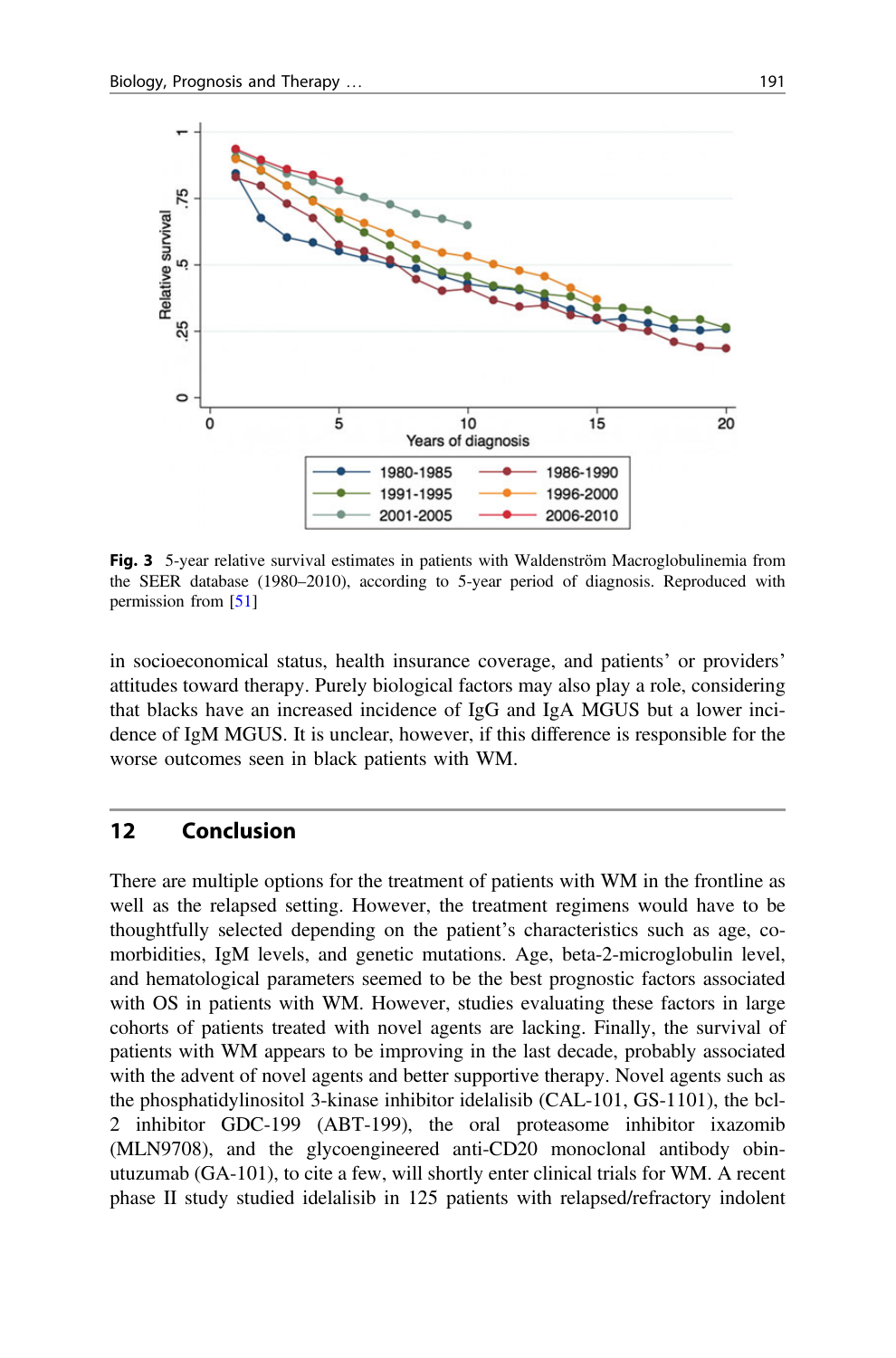<span id="page-15-0"></span>lymphoma, of which 10 patients had LPL/WM [\[59](#page-18-0)]. From these, 2 patients achieved a PR and 6 a minor response for an ORR of 80 %. In a smaller phase I study on 64 patients with relapsed/refractory indolent lymphoma [\[60](#page-18-0)], the ORR in LPL/WM patients was 55  $\%$  (5/9 patients). In a phase I study on 44 patients with relapsed/refractory indolent lymphoma, GDC-199 induced a response in 3 out of 4 WM patients (ORR 75 %), including one CR  $[61]$  $[61]$ . Promising agents with greater efficacy, novel mechanisms of action, and better safety profiles are likely the future of WM therapy.

#### References

- 1. Swerdlow SH, Berger F, Pileri SA et al (2008) Lymphoplasmacytic lymphoma. In: Swerdlow SH, Campo E, Harris NL et al (eds) WHO classification of tumours of haematopoietic and lymphoid tissues. Lyon, France, IARC, pp 194–195
- 2. Treon SP, Hunter ZR, Aggarwal A et al (2006) Characterization of familial waldenstrom's macroglobulinemia. Ann Oncol 17:488–494
- 3. Ciccarelli BT, Patterson CJ, Hunter ZR et al (2011) Hepcidin is produced by lymphoplasmacytic cells and is associated with anemia in waldenstrom's macroglobulinemia. Clin Lymphoma Myeloma Leuk 11:160–163
- 4. Schop RF, Kuehl WM, Van Wier SA, Ahmann GJ, Price-Troska T, Bailey RJ, Jalal SM, Qi Y, Kyle RA, Greipp PR, Fonseca R (2002) Waldenström macroglobulinemia neoplastic cells lack immunoglobulin heavy chain locus translocations but have frequent 6q deletions. Blood 100 (8):2996–3001.
- 5. Treon SP, Xu L, Yang G et al (2012) MYD88 L265P somatic mutation in Waldenstrom's macroglobulinemia. N Engl J Med 367:826–833
- 6. Jimenez C, Sebastian E, Chillon MC et al (2013) MYD88 L265P is a marker highly characteristic of, but not restricted to waldenstrom's macroglobulinemia. Leukemia 27:1722– 1728
- 7. Mori N, Ohwashi M, Yoshinaga K et al (2013) L265P mutation of the MYD88 gene is frequent in waldenstrom's macroglobulinemia and its absence in myeloma. PLoS one 8:80088
- 8. Poulain S, Roumier C, Decambron A et al (2013) MYD88 L265P mutation in Waldenstrom macroglobulinemia. Blood 121:4504–4511
- 9. Varettoni M, Arcaini L, Zibellini S et al (2013) Prevalence and clinical significance of the MYD88 (L265P) somatic mutation in Waldenstrom's macroglobulinemia and related lymphoid neoplasms. Blood 121:2522–2528
- 10. Yang G, Zhou Y, Liu X et al (2013) A mutation in MYD88 (L265P) supports the survival of lymphoplasmacytic cells by activation of Bruton tyrosine kinase in Waldenstrom macroglobulinemia. Blood 122:1222–1232
- 11. Watters TM, Kenny EF, O'Neill LA (2007) Structure, function and regulation of the Toll/IL-1 receptor adaptor proteins. Immunol Cell Biol 85:411–419
- 12. Lin SC, Lo YC, Wu H (2010) Helical assembly in the MyD88-IRAK4-IRAK2 complex in TLR/IL-1R signalling. Nature 465:885–890
- 13. Kawagoe T, Sato S, Matsushita K et al (2008) Sequential control of Toll-like receptordependent responses by IRAK1 and IRAK2. Nat Immunol 9:684–691
- 14. Hunter ZR, Xu L, Yang G et al (2014) The genomic landscape of Waldenstrom macroglobulinemia is characterized by highly recurring MYD88 and WHIM-like CXCR4 mutations, and small somatic deletions associated with B-cell lymphomagenesis. Blood 123:1637–1646
- 15. Busillo JM, Benovic JL (2007) Regulation of CXCR4 signaling. Biochim Biophys Acta 1768:952–963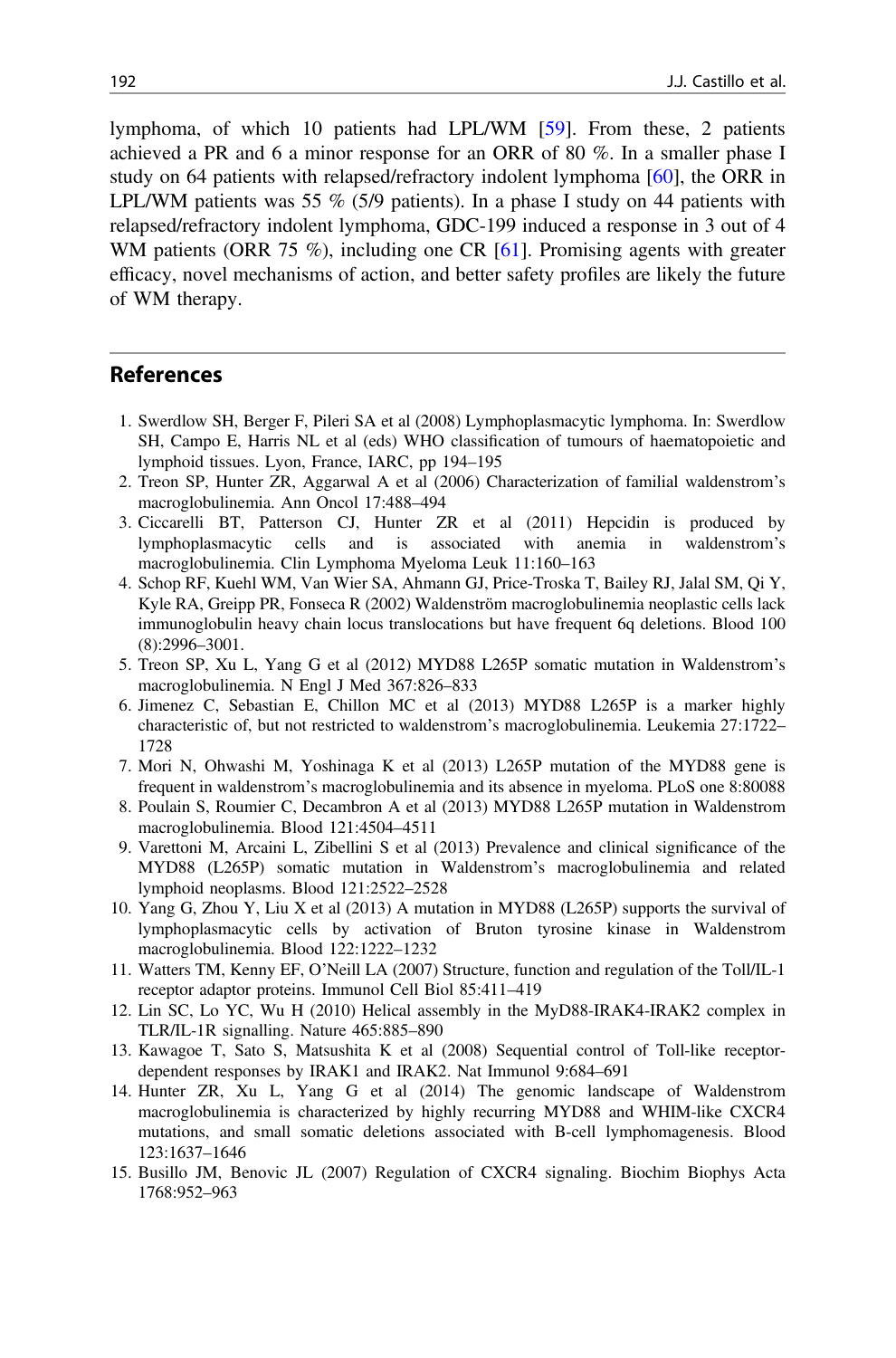- <span id="page-16-0"></span>16. Treon SP, Cao Y, Xu L et al (2014) Somatic mutations in MYD88 and CXCR4 are determinants of clinical presentation and overall survival in Waldenstrom macroglobulinemia. Blood 123:2791–2796
- 17. Roccaro AM, Sacco A, Jimenez C, Maiso P, Moschetta M, Mishima Y, Aljawai Y, Sahin I, Kuhne M, Cardarelli P, Cohen L, San Miguel JF, Garcia-Sanz R, Ghobrial IM (2014) C1013G/CXCR4 acts as a driver mutation of tumor progression and modulator of drug resistance in lymphoplasmacytic lymphoma. Blood 123(26):4120–4131
- 18. Kyle RA, Treon SP, Alexanian R et al (2003) Prognostic markers and criteria to initiate therapy in Waldenstrom's macroglobulinemia: consensus panel recommendations from the second international workshop on Waldenstrom's macroglobulinemia. Semin Oncol 30:116– 120
- 19. NCCN Clinical Practices Guidelines in Oncology (NCCN Guidelines). Waldenstrom's macroglobulinemia/lymphoplasmacytic lymphoma. Available at [http://www.nccn.org/](http://www.nccn.org/professionals/physician_gls/pdf/waldenstroms.pdf) [professionals/physician\\_gls/pdf/waldenstroms.pdf](http://www.nccn.org/professionals/physician_gls/pdf/waldenstroms.pdf) . Accessed 1 June 2014
- 20. Treon SP, Ioakimidis L, Soumerai JD et al (2009) Primary therapy of Waldenstrom macroglobulinemia with bortezomib, dexamethasone, and rituximab: WMCTG clinical trial 05-180. J Clin Oncol 27:3830–3835
- 21. Ghobrial IM, Xie W, Padmanabhan S et al (2010) Phase II trial of weekly bortezomib in combination with rituximab in untreated patients with Waldenstrom macroglobulinemia. Am J Hematol 85:670–674
- 22. Dimopoulos MA, Garcia-Sanz R, Gavriatopoulou M et al (2013) Primary therapy of Waldenstrom macroglobulinemia (WM) with weekly bortezomib, low-dose dexamethasone, and rituximab (BDR): long-term results of a phase 2 study of the European Myeloma Network (EMN). Blood 122:3276–3282
- 23. Moreau P, Pylypenko H, Grosicki S et al (2011) Subcutaneous versus intravenous administration of bortezomib in patients with relapsed multiple myeloma: a randomised, phase 3, non-inferiority study. Lancet Oncol 12:431–440
- 24. Treon SP, Tripsas CK, Meid K, Kanan S, Sheehy P, Chuma S, Xu L, Cao Y, Yang G, Liu X, Patterson CJ, Warren D, Hunter ZR, Turnbull B, Ghobrial IM, Castillo JJ (2014) Carfilzomib, rituximab, and dexamethasone (CaRD) treatment offers a neuropathy-sparing approach for treating Waldenström's macroglobulinemia. Blood 124(4):503–510
- 25. Treon SP (2009) How I treat Waldenstrom macroglobulinemia. Blood 114:2375–2385
- 26. Ioakimidis L, Patterson CJ, Hunter ZR et al (2009) Comparative outcomes following CP-R, CVP-R, and CHOP-R in waldenstrom's macroglobulinemia. Clin Lymphoma Myeloma 9:62– 66
- 27. Rummel MJ, Niederle N, Maschmeyer G et al (2013) Bendamustine plus rituximab versus CHOP plus rituximab as first-line treatment for patients with indolent and mantle-cell lymphomas: an open-label, multicentre, randomised, phase 3 non-inferiority trial. Lancet 381:1203–1210
- 28. Leblond V, Johnson S, Chevret S et al (2013) Results of a randomized trial of chlorambucil versus fludarabine for patients with untreated Waldenstrom macroglobulinemia, marginal zone lymphoma, or lymphoplasmacytic lymphoma. J Clin Oncol 31:301–307
- 29. Treon SP, Branagan AR, Ioakimidis L et al (2009) Long-term outcomes to fludarabine and rituximab in Waldenstrom macroglobulinemia. Blood 113:3673–3678
- 30. Tedeschi A, Benevolo G, Varettoni M et al (2012) Fludarabine plus cyclophosphamide and rituximab in Waldenstrom macroglobulinemia: an effective but myelosuppressive regimen to be offered to patients with advanced disease. Cancer 118:434–443
- 31. Treon SP, Soumerai JD, Branagan AR et al (2008) Thalidomide and rituximab in Waldenstrom macroglobulinemia. Blood 112:4452–4457
- 32. Gertz MA, Rue M, Blood E et al (2004) Multicenter phase 2 trial of rituximab for Waldenstrom macroglobulinemia (WM): an Eastern Cooperative Oncology Group Study (E3A98). Leuk Lymphoma 45:2047–2055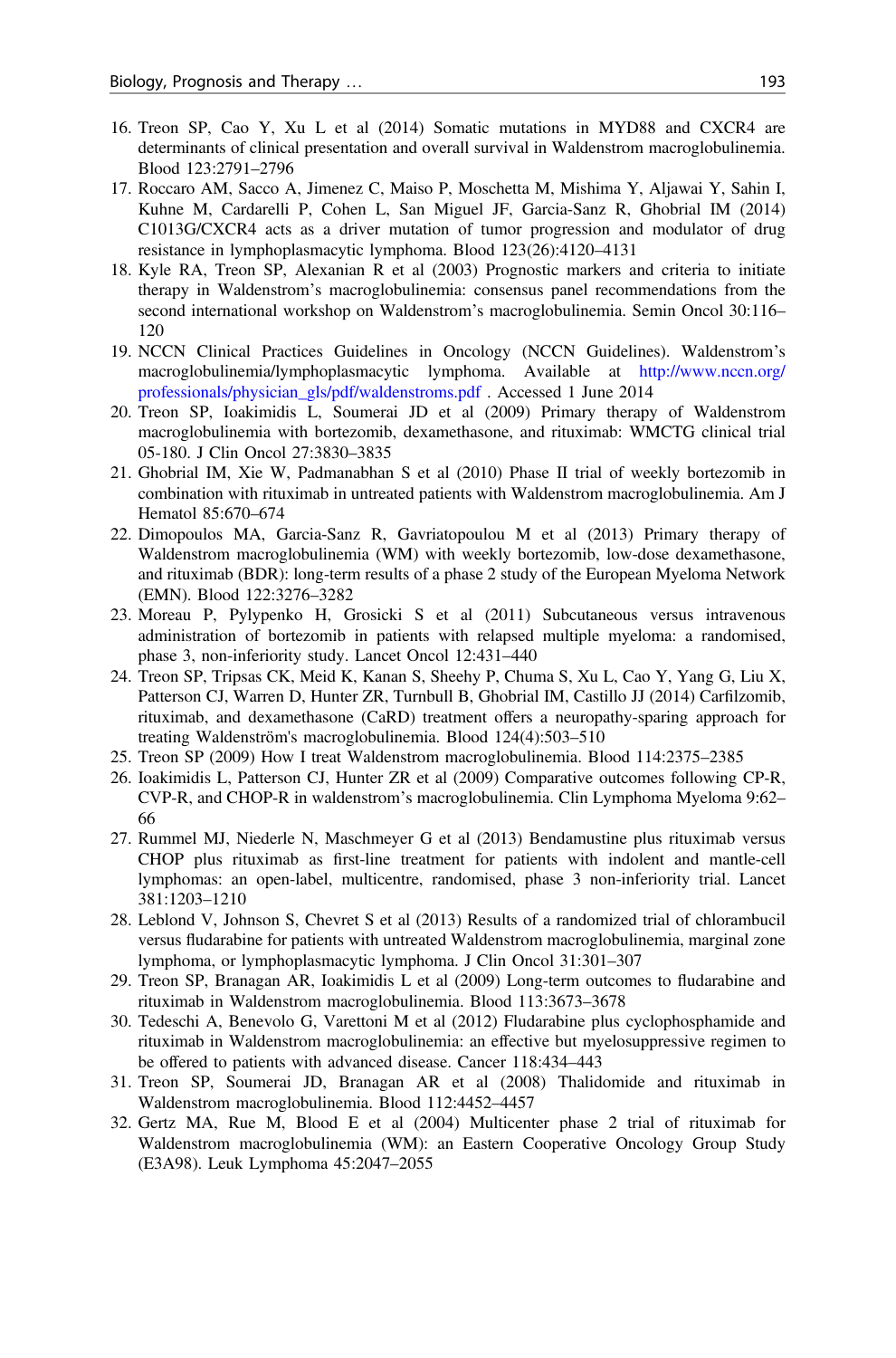- <span id="page-17-0"></span>33. Treon SP, Emmanouilides C, Kimby E et al (2005) Extended rituximab therapy in waldenstrom's macroglobulinemia. Ann Oncol 16:132–138
- 34. Treon SP, Branagan AR, Hunter Z et al (2004) Paradoxical increases in serum IgM and viscosity levels following rituximab in waldenstrom's macroglobulinemia. Ann Oncol 15:1481–1483
- 35. Chen C, Kouroukis CT, White D et al (2009) Bortezomib in relapsed or refractory waldenstrom's macroglobulinemia. Clin Lymphoma Myeloma 9:74–76
- 36. Dimopoulos MA, Anagnostopoulos A, Kyrtsonis MC et al (2005) Treatment of relapsed or refractory waldenstrom's macroglobulinemia with bortezomib. Haematologica 90:1655–1658
- 37. Ghobrial IM, Hong F, Padmanabhan S et al (2010) Phase II trial of weekly bortezomib in combination with rituximab in relapsed or relapsed and refractory Waldenstrom macroglobulinemia. J Clin Oncol 28:1422–1428
- 38. Treon SP, Hunter ZR, Matous J et al (2007) Multicenter clinical trial of bortezomib in relapsed/refractory waldenstrom's macroglobulinemia: results of WMCTG Trial 03-248. Clin Cancer Res 13:3320–3325
- 39. Zinzani PL, Gherlinzoni F, Bendandi M et al (1995) Fludarabine treatment in resistant waldenstrom's macroglobulinemia. Eur J Haematol 54:120–123
- 40. Treon SP, Hanzis C, Tripsas C et al (2011) Bendamustine therapy in patients with relapsed or refractory waldenstrom's macroglobulinemia. Clin Lymphoma Myeloma Leuk 11:133–135
- 41. Furman RR, Eradat H, DiRienzo CG et al (2011) A phase II trial of ofatumumab in subjects with Waldenstrom's macroglobulinemia. ASH Annu Meet Abstr 118:3701
- 42. Ghobrial IM, Gertz M, Laplant B et al (2010) Phase II trial of the oral mammalian target of rapamycin inhibitor everolimus in relapsed or refractory Waldenstrom macroglobulinemia. J Clin Oncol 28:1408–1414
- 43. Treon SP, Tripsas CK, Ioakimidis L et al (2011) Prospective, multicenter study of the MTOR inhibitor everolimus (RAD001) as primary therapy in Waldenstrom's macroglobulinemia. ASH Annu Meet Abstr 118:2951
- 44. Treon SP, Tripsas CK, Yang G et al (2013) A prospective multicenter study of the Bruton's tyrosine kinase inhibitor ibrutinib in patients with relapsed or refractory Waldenstrom's macroglobulinemia. Blood 122:251
- 45. Treon SP, Hanzis C, Manning RJ et al (2011) Maintenance rituximab is associated with improved clinical outcome in rituximab naive patients with Waldenstrom macroglobulinaemia who respond to a rituximab-containing regimen. Br J Haematol 154:357–362
- 46. Rummel MJ, Lerchenmuller C, Greil R et al (2012) Bendamustin-rituximab induction followed by observation or rituximab maintenance for newly diagnosed patients with waldenstrom's macroglobulinemia: results from a prospective, randomized, multicenter study (StiL NHL 7-2008 -MAINTAIN-; ClinicalTrials.gov Identifier: NCT00877214). ASH Ann Meet Abstr 120:2739
- 47. Kyriakou C, Canals C, Sibon D et al (2010) High-dose therapy and autologous stem-cell transplantation in Waldenstrom macroglobulinemia: the lymphoma working party of the european group for blood and marrow transplantation. J Clin Oncol 28:2227–2232
- 48. Kyriakou C, Canals C, Cornelissen JJ et al (2010) Allogeneic stem-cell transplantation in patients with Waldenstrom macroglobulinemia: report from the lymphoma working party of the european group for blood and marrow transplantation. J Clin Oncol 28:4926–4934
- 49. Morel P, Duhamel A, Gobbi P et al (2009) International prognostic scoring system for Waldenstrom macroglobulinemia. Blood 113:4163–4170
- 50. Treon SP, Yang G, Hanzis C et al (2011) Attainment of complete/very good partial response following rituximab-based therapy is an important determinant to progression-free survival, and is impacted by polymorphisms in FCGR3A in Waldenstrom macroglobulinaemia. Br J Haematol 154:223–228
- 51. Kastritis E, Kyrtsonis MC, Hatjiharissi E et al (2011) No significant improvement in the outcome of patients with waldenstrom's macroglobulinemia treated over the last 25 years. Am J Hematol 86:479–483